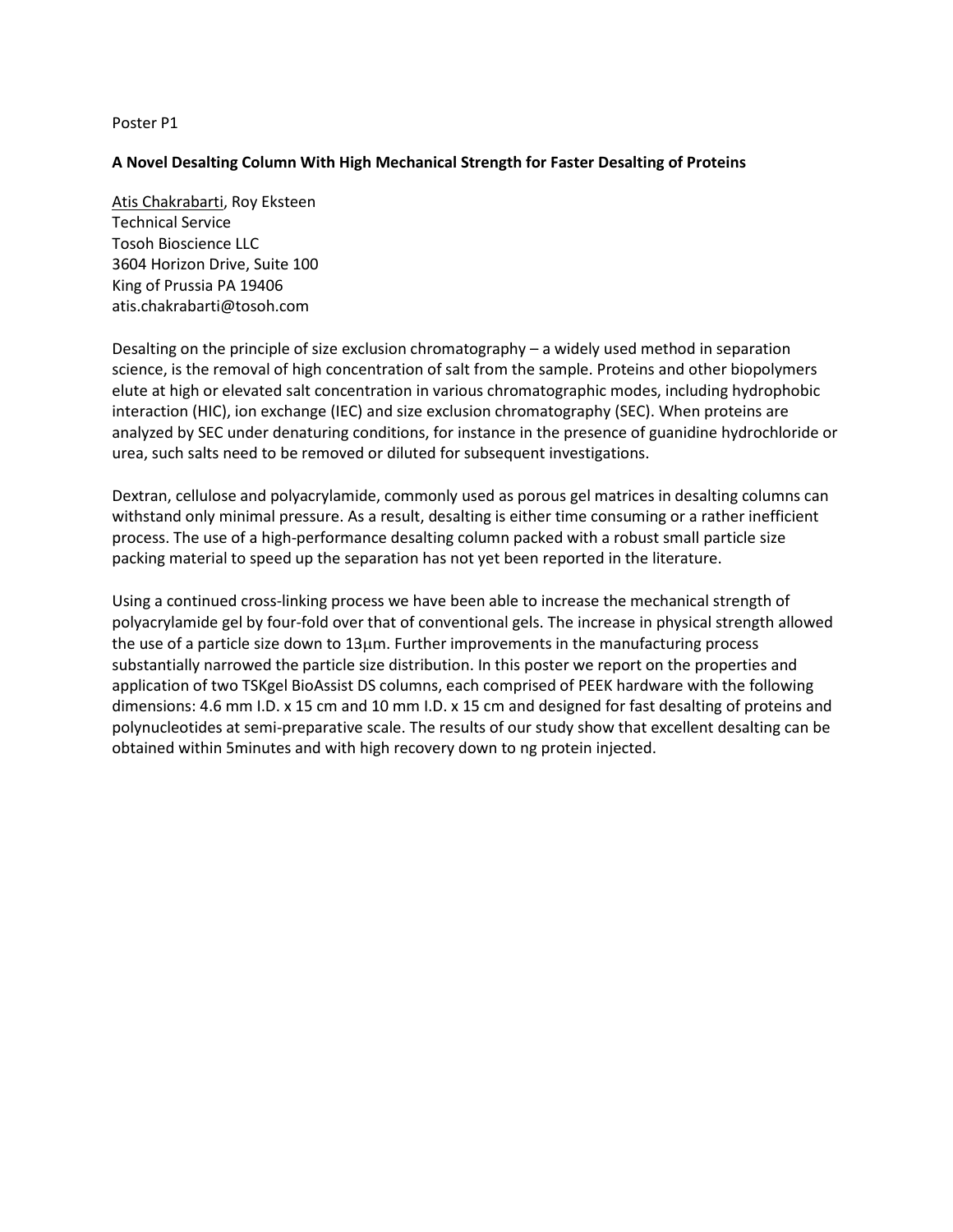## **Stability of a silica-based size-exclusion column for antibody analysis**

Atis Chakrabarti, Roy Eksteen Technical Service Tosoh Bioscience LLC 3604 Horizon Drive, Suite 100 King of Prussia PA 19406 atis.chakrabarti@tosoh.com

There are many answers to the question of how long a column lasts. The most trivial reply is still the most appropriate - it all depends on what you do with the column. Particle structure, bonded phase composition, number of injections, mobile phase, pH, flow rate, sample type/mass/volume, temperature, pressure, storage, cleaning protocol, et cetera - all play a more or less important role in determining when to write the column's inevitable obituary.

When it comes to gel filtration chromatography, particle and thus column stability is even more of an issue than in reversed phase chromatography for the simple reason that the pore volume of SEC columns is maximized to provide optimal mass resolution, and the higher the pore volume the more fragile is the particle.

From a user's perspective, it would be most desirable if no precautions would be required to obtain a long column lifetime. From a manufacturer's perspective, such a column would be impossible to make and even if it could be made, such a column would be too costly to sell.

In this initial report of our ongoing study about the stability of the TSKgel G3000SWxl column for quality control of monoclonal antibodies, we evaluated three columns each of three bonding lots. Preliminary indications are that retention times and efficiency did not change over at least 1000 injections of a 10µL mixture of protein standards into a 100µL injection loop. During the lifetime studies the analytical column was neither protected by a guard column nor by inline filters other than the ones that are a standard fixture in the Agilent 1100 HPLC system.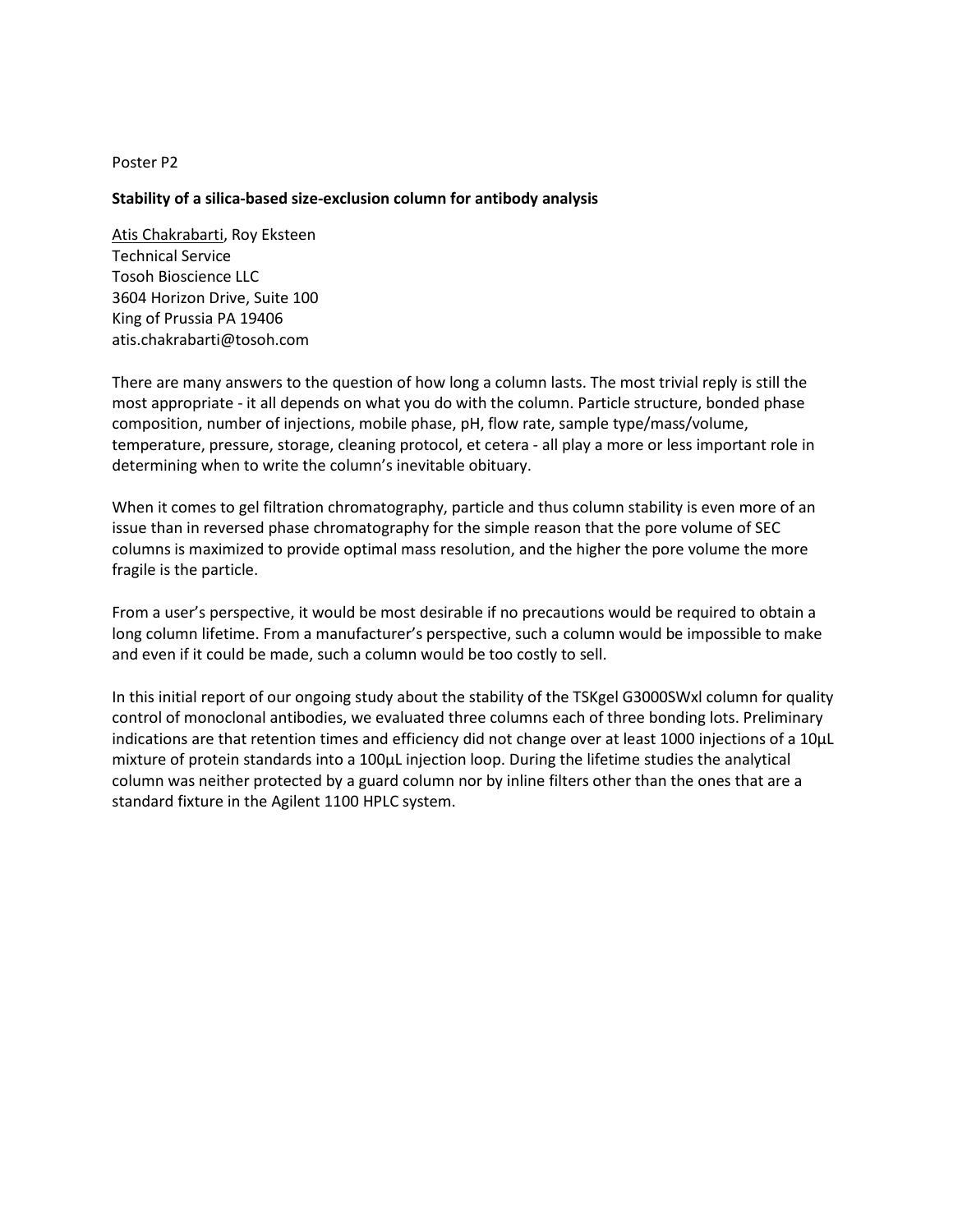# **Affinity Purification and Comparative Analysis of Human NGAL from Urine, Leukocytes, Neutrophils, Neutrophil Granules**

Svetoslava Gregory, Tracey Rae, Ryan Bonn, Carol Ramsay, Cheng Zhao, Jeffrey Fishpaugh, Kevin Rupprecht Analytical Research Abbott Diagnostic Division 100 Abbott Park Rd Abbott Park, Illinois 60064 svetoslava.gregory@abbott.com

Neutrophil Gelatinase-Associated Lipocalin (NGAL) is a new 25 kDa protein biomarker for renal injuries. NGAL is a glycoprotein expressed primarily in neutrophils and various epithelial cells. It is also present in serum and urine.

Urine huNGAL exists primarily in a monomeric state though oligomers (homodimers) occur as well. To further investigate the role of NGAL in inflammatory disorders, a reliable method for purification and concentration of this low abundance urine protein is needed.

We have developed an affinity purification method that utilizes a monoclonal anti-huNGAL antibody covalently coupled to cyanogen bromide activated beads. Elution of huNGAL is accomplished with a low pH buffer. Applying this method, we purified huNGAL from various human source matrices: urine, leukocytes, neutrophils and neutrophil granules. The characteristics of affinity purified huNGAL was analyzed using a wide variety of analytical techniques. The isolated material was >98% pure by SDS-PAGE and reactive to two monoclonal antibodies having known epitopes and a polyclonal anti-NGAL antibody. Size exclusion chromatography as well as NativePAGE  $\text{TM}$  gel system of the affinity purified protein revealed the existence of monomer, dimmer, trimer and even higher molecular weight forms.

Affinity-purified huNGAL protein from human leukocytes and normal human urine was subjected to further analysis toward apparent substrate content. UV-Vis spectroscopy and ICP-MS analysis revealed the presence of an iron and spectra similar to those previously published for a siderophore-like substrate. This apparent substrate is shown to be tightly bound to the protein, as the protein retains the visible spectrum absorption through GPC-HPLC separation.

In summary, we have developed a robust and reproducible method for concentration and purification of huNGAL from various human matrices which facilitates tremendously the study of expression, posttranslational modification and function of huNGAL as well as further investigation of the biological significance of its substrate.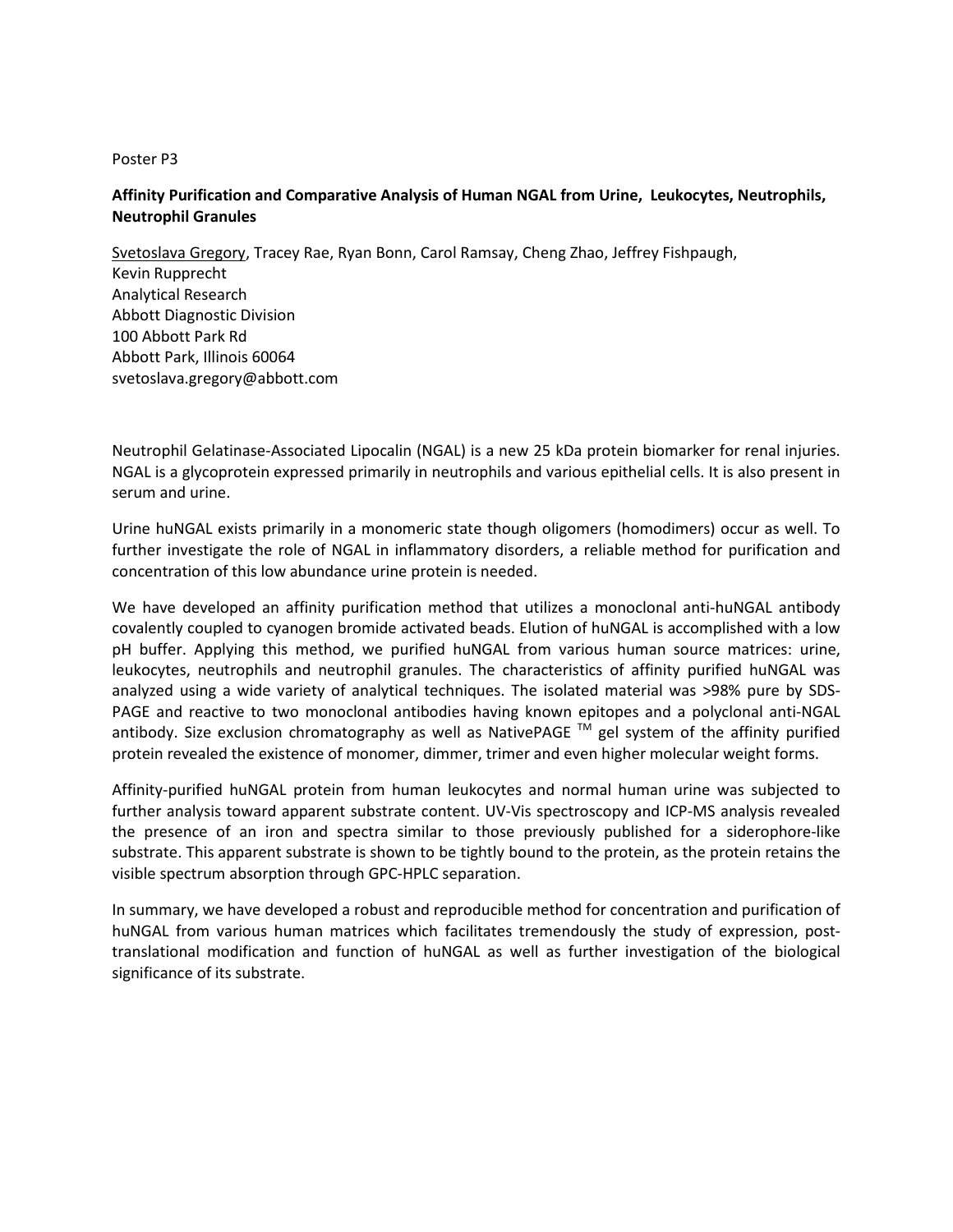# **Two-Dimensional Chromatography for Quantitation and MS Analysis of Monoclonal Antibodies in complex samples**

Sean McCarthy, Thomas E. Wheat, Ying Qing Yu, Jeff R. Mazzeo Biopharmaceuticals Waters 34 Maple Street Milford MA 01520 [sean\\_m\\_mccarthy@waters.com](mailto:sean_m_mccarthy@waters.com)

Identification, characterization, and quantitation of monoclonal antibodies (mAbs) is required at many stages of biopharmaceutical research and development. The primary analytical tools are liquid chromatography coupled with UV or mass spectrometry (MS). Both techniques can be compromised by interferences in the sample matrix, including high salt concentrations, other proteins, or the components of cell culture media. A high throughput analytical technique should combine sample preparation and chromatographic techniques to ensure accurate and robust quantitiation. Affinity chromatography on immobilized Protein A can be used to isolate the antibody from a complex matrix while reversed phase LC is useful for introducing a salt free, concentrated sample into an MS ion-source.

Affinity chromatography is often used to determine protein titer by UV absorbance using peak area due to its high specificity, linearity, and reproducibility. Mass spectrometric analysis allows the practitioner to determine the mass, glycoprofile, and other mass based attributes of the analyte. While each of these methods can be performed very rapidly, they are generally accomplished by using separate chromatographic systems since the eluents used for affinity chromatography are incompatible with mass spectrometry. In addition, each analysis requires different sample preparation protocols which can increase the time necessary for analysis.

In this presentation we describe the use of an ACQUITY UPLC system with 2D technology. The 2D system allows for simultaneous purification and quantitation of monoclonal antibodies by Protein A affinity chromatography and determination of mass profile by MS analysis after desalting on a short reversed phase column. The peak of interest is eluted from the first dimension affinity separation to a second dimension reverse phase separation. Our data demonstrates the linearity and reproducibility of response for mAbs from complex matricies. We also discuss carryover and chromatographic reproducibility observed when performing protein A affinity chromatography with the 2D system. 2D UPLC system optimization for peak collection, desalting, and MS detection of antibody samples is also discussed.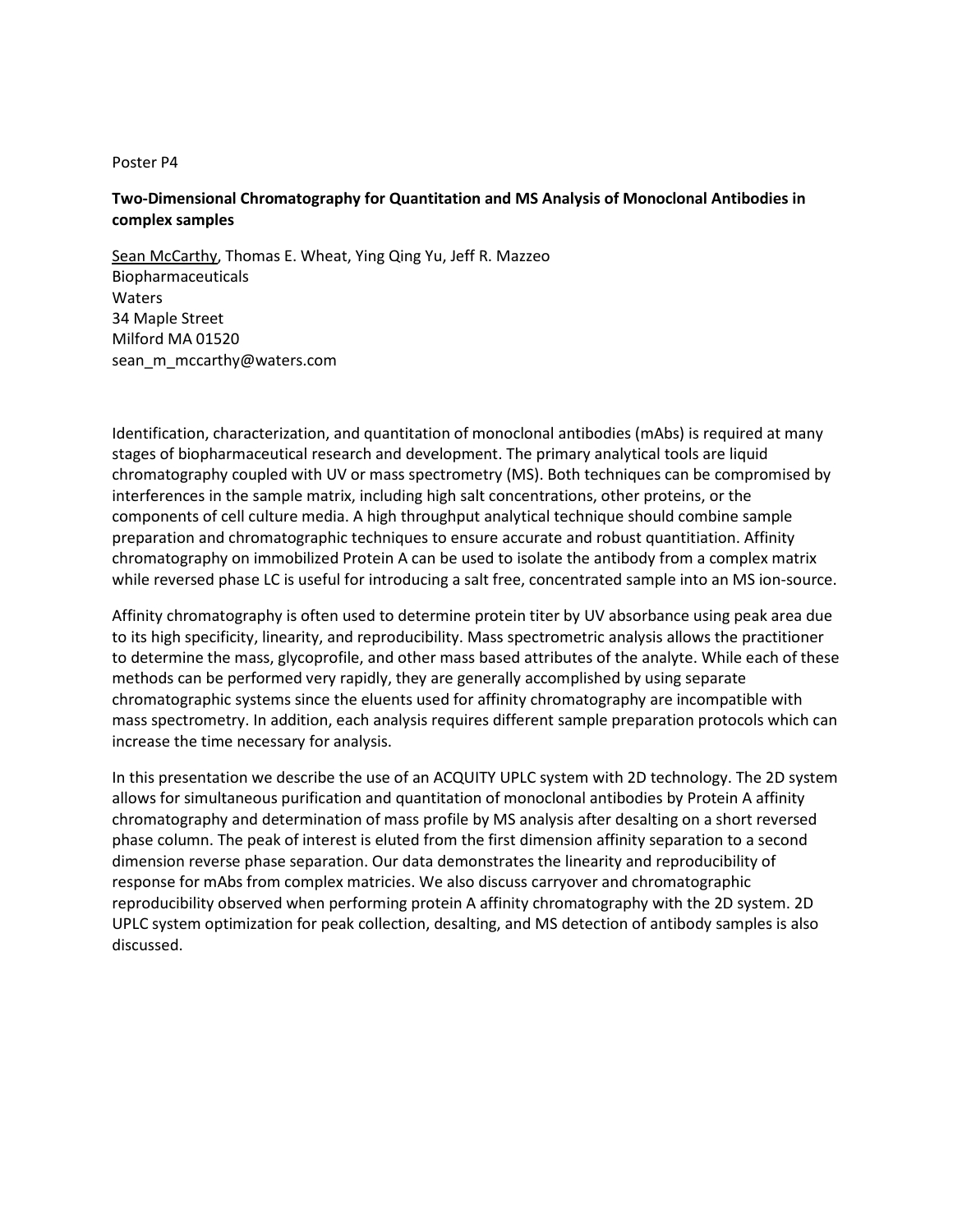# **A Novel LC-UV/MS Based Approach for Quantitating Intact Lipid Transfer Protein, A Food Allergen in Maize Kernels**

Krishnamoorthy Kuppannan, Scott Young, Dave Albers, Barry Schafer, Demetrius Dielman Analytical Sciences The Dow Chemical Company 1897 Building Midland MI 48667 kkuppannan@dow.com

Maize (Zea mays) is not considered as a major allergenic food, but for those individuals allergic to maize, Lipid Transfer Protein (LTP) is predominantly responsible for food-induced allergenic and immunologic reactions. LTP is an extremely stable protein that is resistant to both proteolytic attack and food processing, which permits the allergen to reach the gastrointestinal immune system in an immunogenic and allergenic conformation, allowing sensitization and induction of systemic symptoms. During the development of a method to quantitate LTP present in maize kernels, multiple approaches including immunological and signature peptide methodologies were considered. When using immunological approaches, there exists a potential for inconsistent results. The methodology of protein quantitation by analyzing a signature peptide may pose several challenges including identification of a suitable peptide where results would be reflective of molecular heterogenity. Due to the presence of different variants and isoforms of LTP in maize resulting from molecular heterogeneity, a liquid chromatography with ultraviolet and mass spectrometric detection (LC-UV/MS) method was developed for quantitation of LTP. The UV-based intact protein quantitation method allowed minimal sample handling, automated analysis, and relatively short analysis cycles for rapid data collection. Differentiation between LTP and its variants was achieved by this method, enabling for the quantification of three different forms of LTP simultaneously. A quantitation method for the determination of LTP over a concentration range from 29 to 1030 µg/g in maize kernel samples was developed. Assay recovery (% Relative Error) was measured at 11 different concentrations ranging from 4 to 147 µg/mL and did not exceed 5.1%. The precision (%CV) was measured at 3 concentrations on each of 4 days and did not exceed 14.4%. The assay was successfully used to determine and compare the levels of LTP in various maize lines and was sufficient to measure concentrations at physiologically relevant levels. Characterization of the LTP and its variants was performed by LC-MS/MS and MALDI-TOF MS.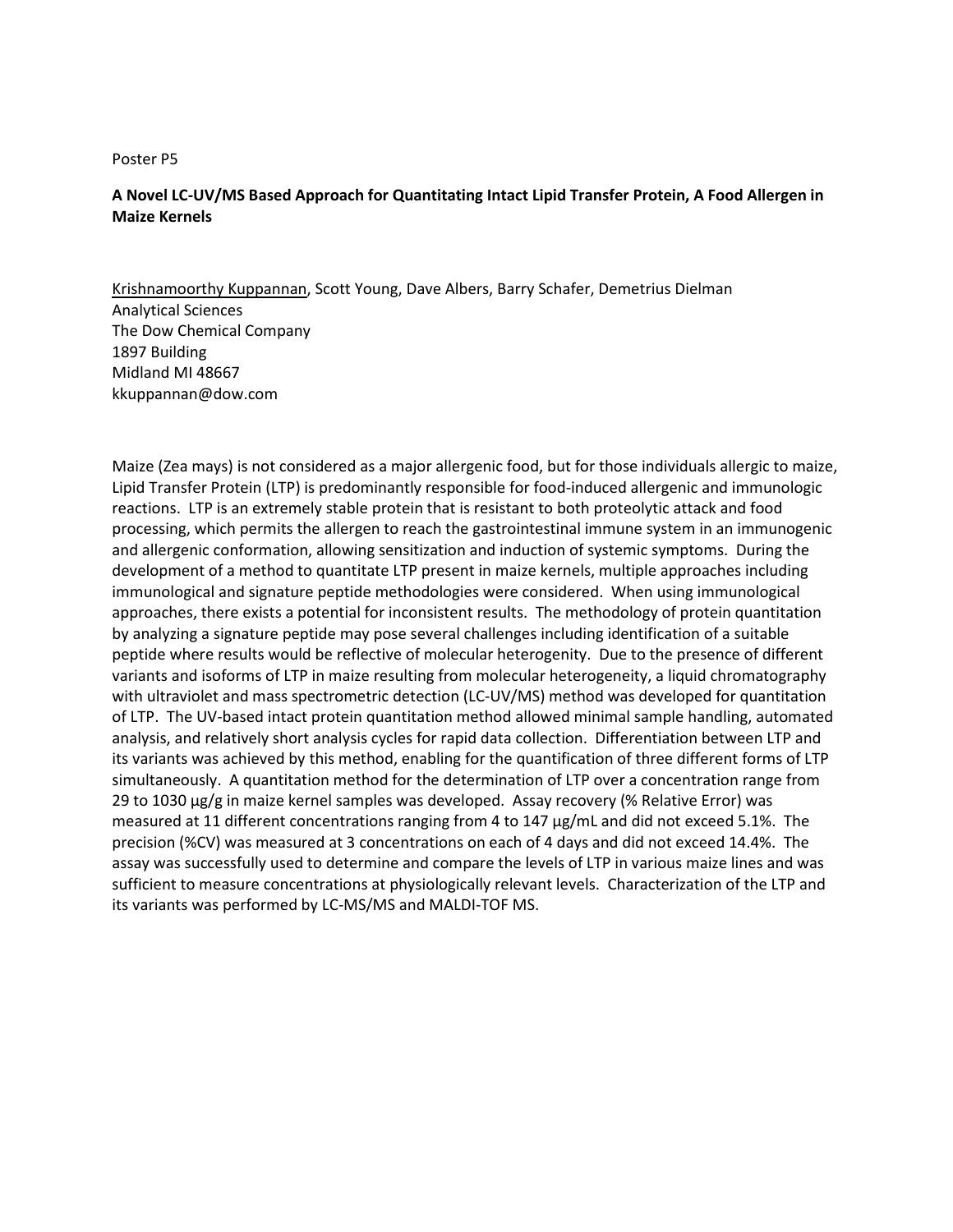# **Chromatographic Separations of Proteins using a System for Automated Control of Mobile Phase pH and Ionic Strength**

Thomas Wheat, Daniel Root, Patricia McConville Waters Corporation 34 Maple Street Milford MA 01757 tom\_wheat@waters.com

The properties of proteins in solutions are directly affected by the pH and ionic strength of the solution. These parameters can, therefore, form the basis of a strategy for developing separation methods. This principle applies most directly to ion exchange separations, but it can still guide development of any separation technique where preservation of native structure and biological activity is desirable. While screening these parameters is recognized as one of the most useful strategies for an optimizing chromatographic methods, the preparation of the several buffers required for experimental evaluation is time-consuming, labor-intensive, and subject to error. To simplify this process, quaternary HPLC pumps have been used to blend buffer stocks. This approach is derived from the common practice of volumetric mixing of concentrates according to buffer preparation tables. Programming the desired methods as a percentage flow from each bottle has been successfully used. A more straightforward system permitting programming directly in units of pH and salt concentration is now available. The operating software uses a defined buffer system to calculate the required percentage from each reservoir for a given pH and ionic strength. In its most direct form, the algorithm is based on the Henderson-Hasselbalch equation. A second type of calibration is available for accurate proportioning of buffers across the range of ionic strengths commonly used for protein separations. The performance of the system was tested by executing methods and buffer systems typical of protein separations in anion exchange, cation exchange, and size exclusion chromatography. Fractions of the system effluent were collected during these experiments and the pH measured with a pH meter. These tests included pH gradients which proved to be very accurate and predictable because the algorithms recalculate the required proportions at each pump stroke during the separation. A formal validation procedure was developed based on these tests and used to demonstrate equivalent performance across several systems. The use of this system permits systematic evaluation of the parameters that most directly affect the quality of a protein separation. The process is automated so that small increments of composition can be examined without incurring extra labor and errors. And a true optimum can be approached because the experiments do not require continuous operator attention. This enhanced chromatographic system will produce more robust and reliable protein analytical methods.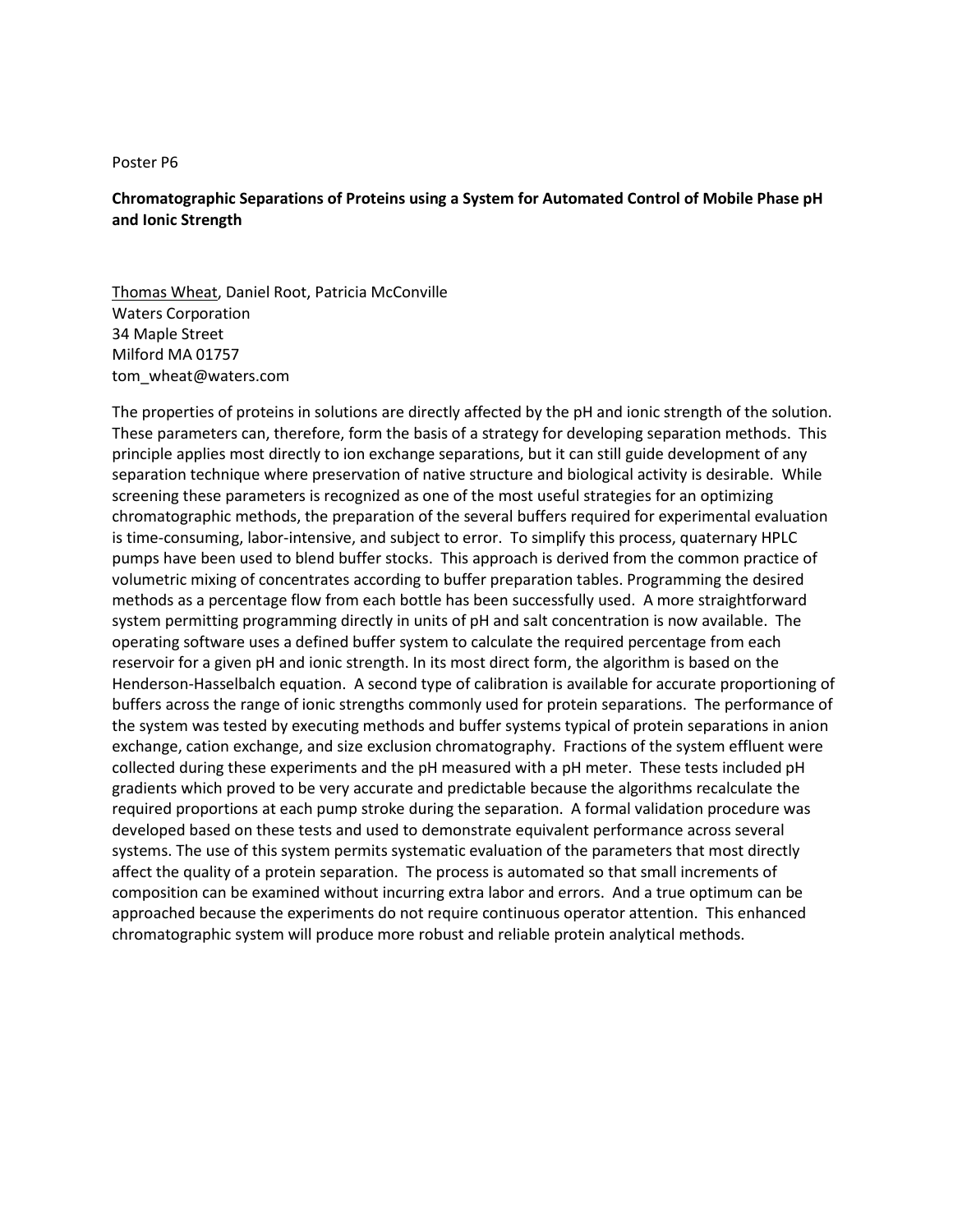#### **Ion Exchange Analysis of Proteins with Automated pH Gradients**

Thomas Wheat, Daniel Root, Patricia McConville Waters Corporation 34 Maple Street Milford MA 01757 tom\_wheat@waters.com

Complete analysis of proteins requires the combination of several analytical techniques. Where chromatographic separations are part of the analytical suite, it is often desirable to use multiple modes of separation and to preserve the biologically active structure of the protein. Among the chromatographic techniques that meet these objectives, ion exchange can be the most discriminating. Obtaining the best resolution with this technique requires optimization of both the column and the mobile phase. Among the options for adjusting the separation, the pH of the chromatographic eluents has the largest effect on selectivity. Efficient protocols have been developed for screening separations with a selection of columns over a series of buffers that differ in pH. This process has been automated in a system that combines the chromatographic instrument and the control software. In addition to these experiments, many investigators have tested pH gradients for protein separations. While useful separations have often been reported, such pH gradients have not been widely applied because they are difficult to control. Simple buffer mixing does not give the desired pH profile because pH is a logarithmic function. When the intended pH is further from the pK, pH changes become very large with small changes in buffer proportions. It is also complicated to control the pH profile when changing column dimensions or flow rate. We have developed and evaluated algorithms and a software user interface to simplify this process. The technology is implemented on a four solvent pump and the gradient table is programmed directly in units of pH and salt concentration. The system uses a "buffer system" that is freely defined by the user to calculate the required proportions of the four mobile phase reservoirs and to recalculate those proportions at each pump stroke. This recalculation permits accurate and precise pH gradients over the range of the buffer system, and it generates both linear and non-linear gradients of pH as programmed by the user. With this control over the buffer properties as delivered to the column, it is possible to identify the ways in which the ion exchange media alters the pH of the buffer as it passes through the column. Several examples of protein separations, including monoclonal antibodies, will also be shown. With the use of this accurate and precise control of pH gradients, new selectivity becomes available for optimizing selectivity in protein analysis methods.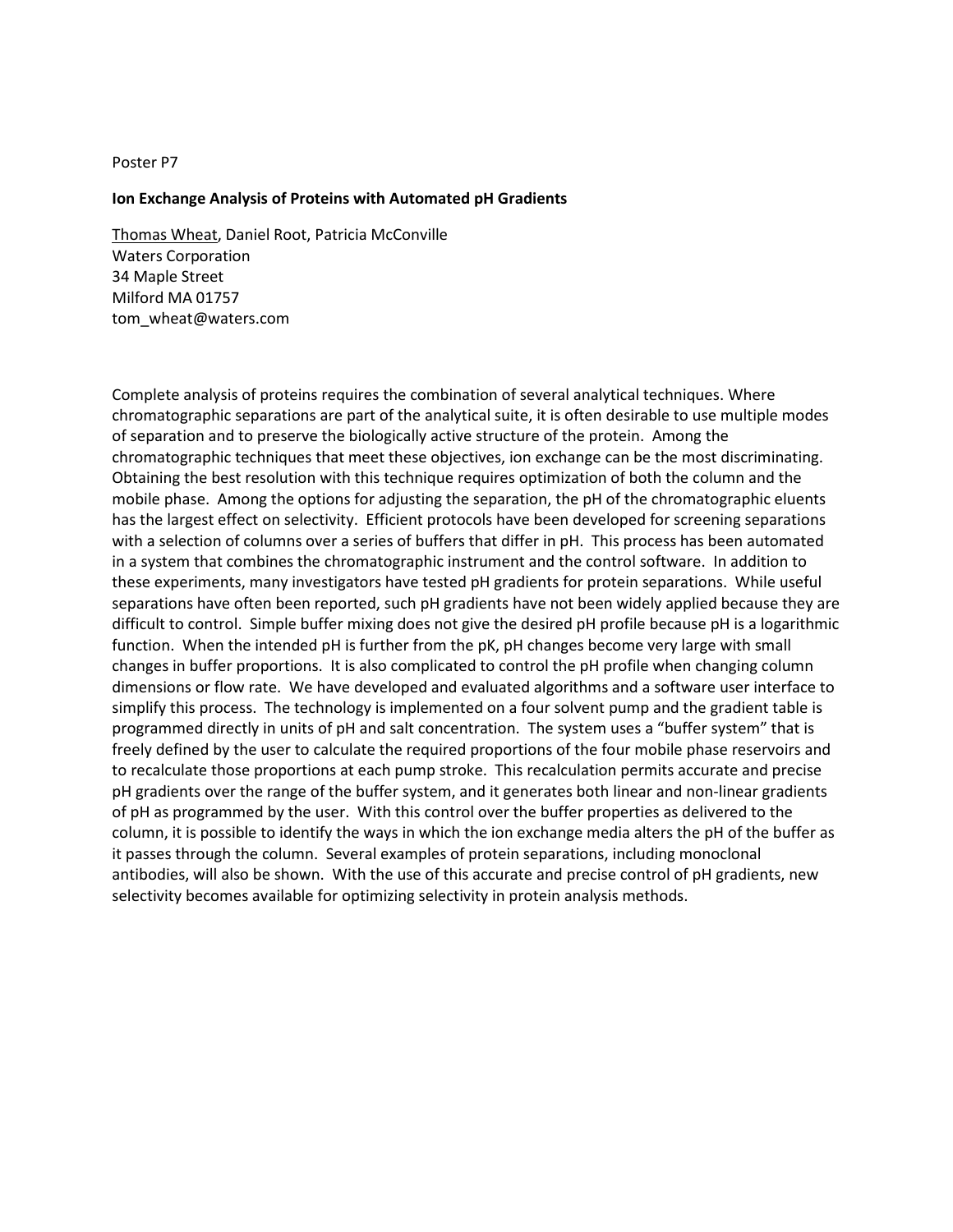#### **High Throughput Proteomic Analysis Using Fast Gradient Reverse Phase HPLC Separations**

Darryl Johnson, Barry Boyes, Taylor Fields, Rachel Kopkin, Ron Orlando Department of Chemistry University of Georgia, CCRC 315 Riverbend Road Athens GA30602 [15djohnson@gmail.com](mailto:15djohnson@gmail.com)

The increasing demand on instrument time for the analysis of proteomic samples via LC-MS/MS has created a need for improved high throughput methodologies. Recently developed high efficiency column packing materials, such as sub-2 um diameter particles and superficially porous particles, offer significantly improved peptide separations. Narrow peak widths, often only a few seconds at half-height can permit a 15 minute LC-MS run to have a similar peak capacity as a 60 minute separation using traditional HPLC materials. In theory, greater peak capacity separations should provide higher protein coverage and/or more protein identifications during reduced time when included in a typical proteomic workflow. The fast analysis can be achieved by increasing flow rate as well as optimizing gradient conditions and using appropriate columns. By the use of a superficially porous particle designed for peptide separations using a Halo Peptide ES-C18 column, we are able to increase flow rate while maintaining peak capacity and operating at backpressures feasible with a standard capillary LC system (<350 bar). During the process of developing fast gradients for RP-LC-MS/MS, we systematically addressed aspects of hardware and used conditions that decrease experiment time, in particular conditions required for loading, washing and re-equilibrating the analytical column. This required simple plumbing changes to the factory-supplied instrument setup as well as defining gradient delay volume and other sources of dwell volume. Tryptic peptides from simple protein digests as well as synthetic peptides were employed to measure separation features for the method development approach. We were able to reduce experimental run time from 90 minutes to 20 minutes using a 0.2 x 50 mm Halo Peptide ES-C18 column at a flow rate 9 uL/min, while obtaining a peak capacity greater than 50. While flow rates could be further increased, current instrumentation limits, including scan speed of our mass spectrometer and a significant gradient delay volume, will not allow us to reasonably reduce experiment time further without sacrificing the quality of LC-MS data. The high throughput utility of the improved RP-HPLC separation and LC-MS analysis conditions are demonstrated in proteomics experiments using a whole cell lysate of *trypanosome brucei*. We were able to show highly informative peptide and protein identifications using fast gradient and flow rate conditions with Fused-core columns.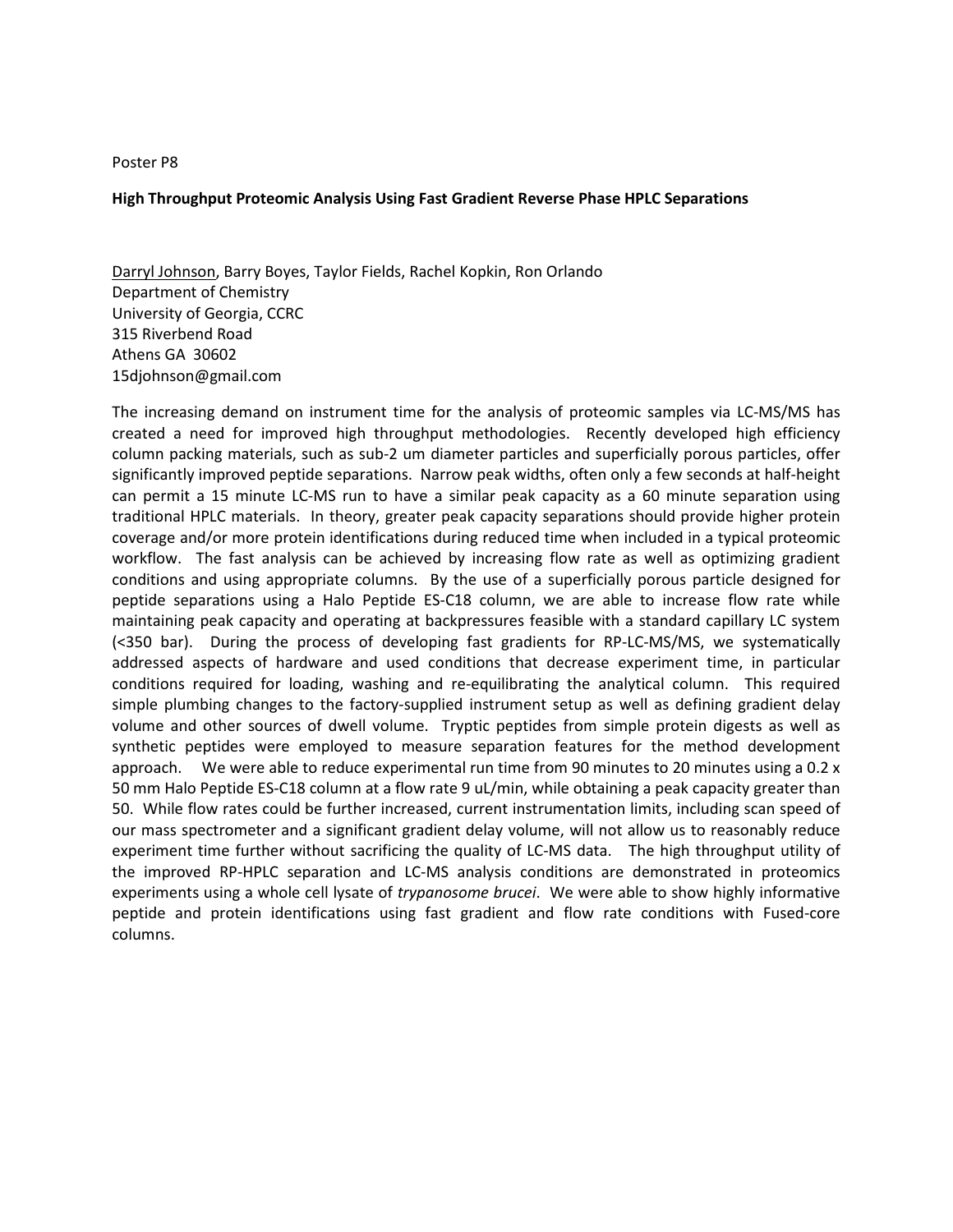## **Applied MS-Based Protein Analysis In Biotechnological Industry**

 $M$ . Akeroyd<sup>1</sup>, Nicolas Abello<sup>1</sup>, R.A.M. van der Hoeven<sup>1</sup>, P. Klaassen<sup>1</sup>, M.W.E.M. van Tilborg<sup>1</sup>, M.M.A. Olsthoorn<sup>1</sup>, Qing-Yuan Yin<sup>2</sup>

*<sup>1</sup> DSM Biotechnology Center, Delft, The Netherlands*

*<sup>2</sup> DSM Biotechnology Center China, Shanghai, China*

DSM Biotechnology Center Alexander Fleminglaan 1 Delft 2613 AX The Netherlands [Nicolas.Abello@dsm.com](mailto:Nicolas.Abello@dsm.com)

MS-based analysis tools for detection of metabolites and proteins are applied within DSM from the early lead discovery all the way to product quality control.

We have developed a method for fast identification and quantification of the top ~800 proteins in microbial samples. The method includes a generic sample preparation for LC-MS/MS followed by protein identification and label-free quantification. The label-free quantification is based on spectral counting and machine-learning with a program called APEX (Absolute Protein Expression, Lu *et al.* Nature Biotech 25, 1, 2007).

Total protein content or cell numbers are determined, followed by BSA spiking as an internal control and cell lysis in case of intracellular protein analysis. Next, proteins are isolated by precipitation and subsequently digested with trypsin. The resulting peptides are analyzed with LC-MS/MS using multiple injections per sample. Database searches are performed in dedicated databases using the Sorcerer 2 search engine. Search results are processed using the Trans-Proteome Pipeline (TPP) and APEX.

This workflow has been applied in several of DSM's white-biotechnology projects. These projects are aiming for the development and optimisation of strains producing renewable alternatives to crude oil. The strength of the method becomes clear when rational genetic engineering is applied for strain improvement, since cloned genes and gene knock-outs can directly be confirmed at the protein level using our method. Monitoring of random mutagenesis strain improvement can also be performed using our method in order to identify potential knock-out or over-expression genes for further improvements. Due to the observed reproducibility of relative quantification, possibilities for absolute protein quantification are being exploited.

Furthermore, in order to monitor closely some molecular pathways for e.g. yield improvement, we are developing an SRM approach for the quantification of dozens of specific intracellular enzymes.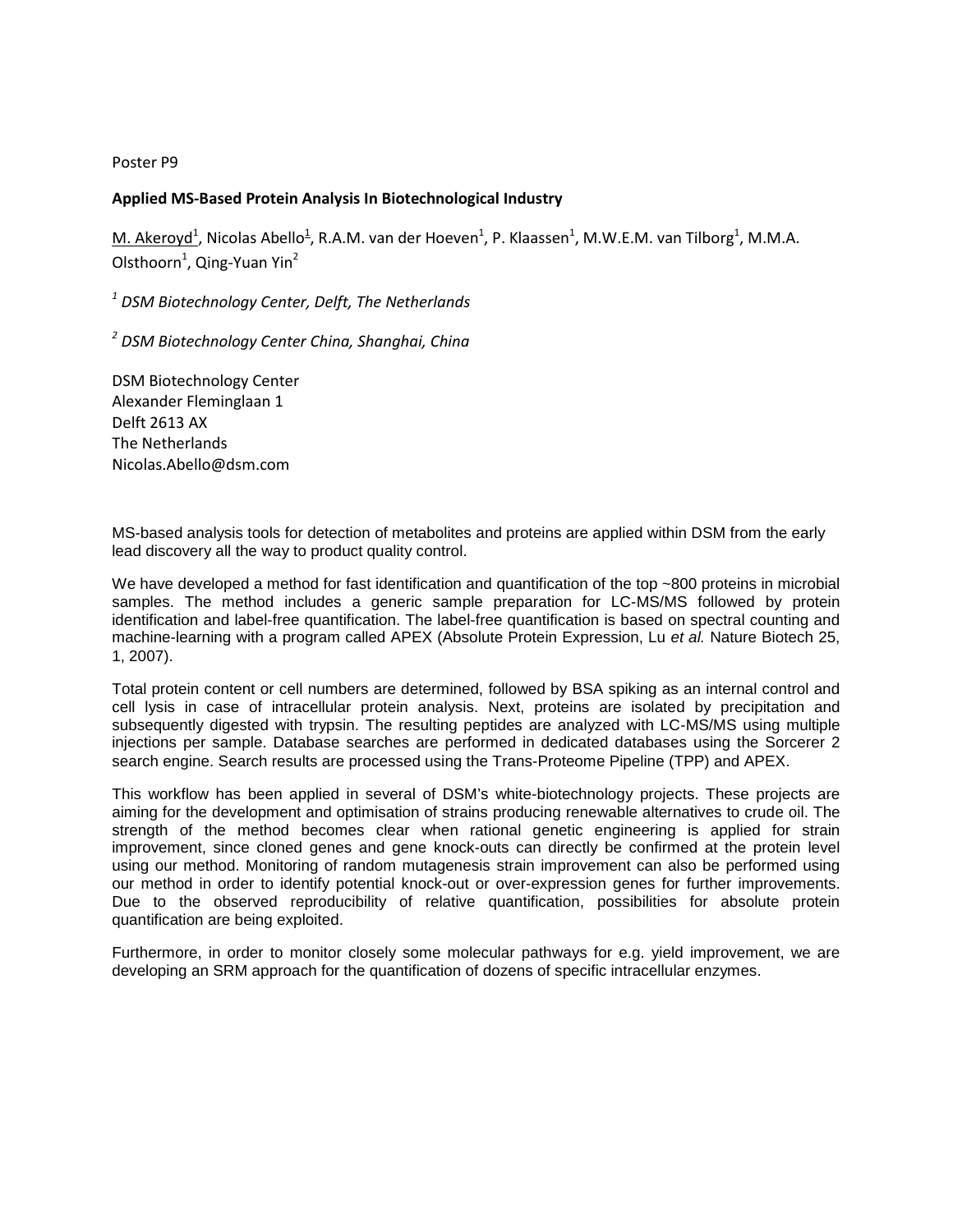#### **MAbPac SCX small particle phases for monoclonal antibody (MAb) variant analysis**

Srinivasa Rao, Yuanxue Hou, Hongmin Zhang, Agroskin Yury, Chris Pohl R&D Thermo Fisher Scientific 445 Lakeside Drive Sunnyvale CA 94085 Srinivasa.rao@thermofisher.com

Monoclonal antibodies (MAbs) undergo several post-translational modifications including oxidation, deamidation, and truncation. Manufacturing of MAbs and subsequent stability testing procedures involve routine analysis and monitoring of the impurities resulting from these modifications.

The MAbPac Strong Cation Exchange Phase (MAbPac  $SCX^{TM}$ ) was recently introduced for the characterization of heterogeneity of MAbs. It was a complimentary addition to the existing Thermo Scientific Dionex ProPac™ WCX-10 column providing high resolution and orthogonal selectivity for MAb charge variant analysis. Both the ProPac WCX and MAbPac SCX stationary phases are based on nonporous 10 µm, highly cross-linked styrenic type of polymeric media with different proprietary hydrophilic coatings.

Currently, we are developing 5- and 3-µm MAbPac SCX small particle phases for MAb variant analysis. The main objective is to develop high-resolution columns comparable to the MAbPac SCX-10 columns (4x250 mm) but with a much faster analysis time. The longer length advantage from a 10 µm particle column for producing high resolution is compensated by short smaller particle size columns. Since the column is shorter, analysis time can be reduced and throughput can be increased. This study presents various fast applications including acidic, basic variant analysis, and lysine truncation variant characterization of a MAb using these small particle columns. Both salt and pH gradients are used in these experiments. Ruggedness of 3  $\mu$ m and 5  $\mu$ m small particle phase columns is also demonstrated.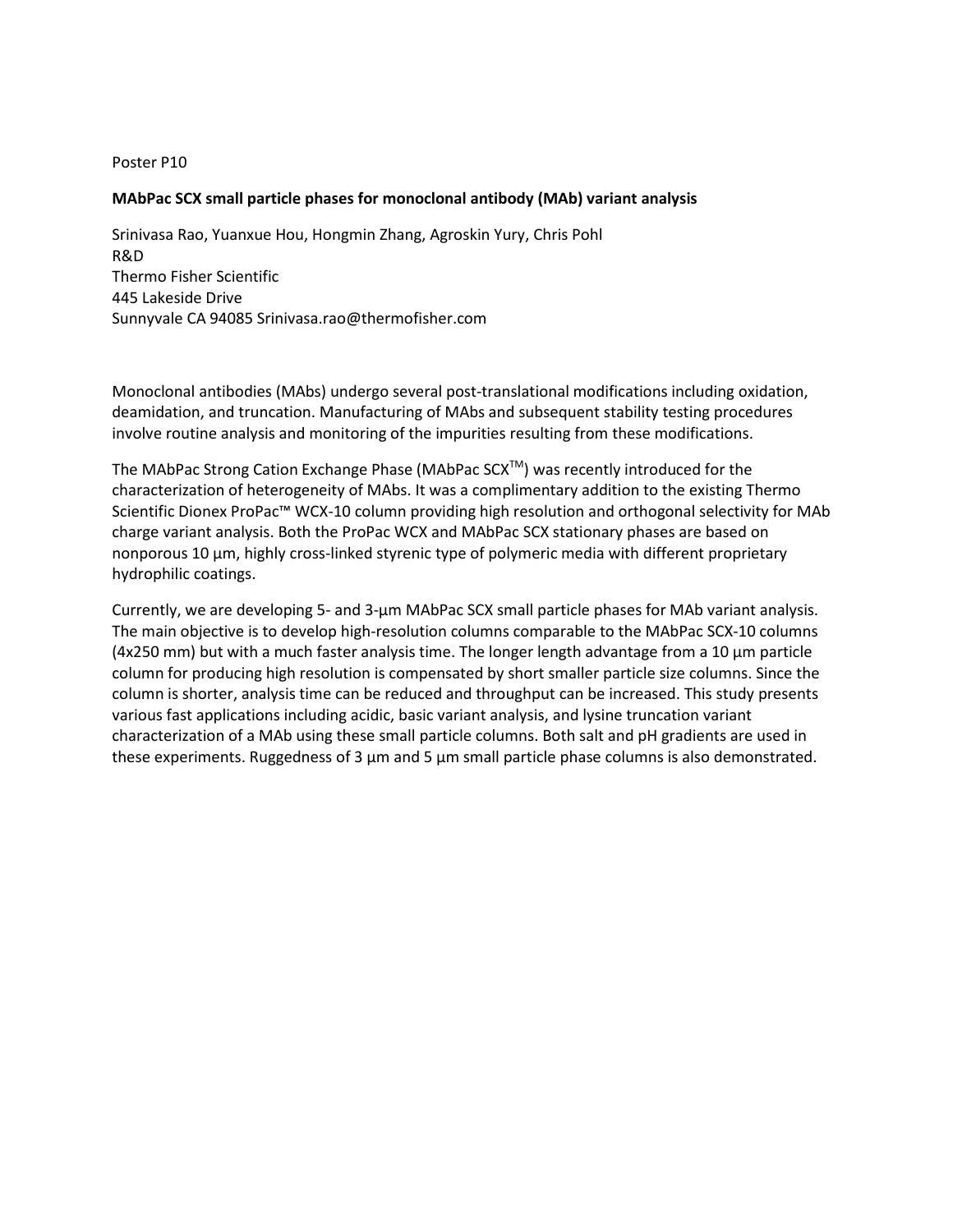# **A fast screening method for identification of multiple classes of metabolites in serum using UPLC-ESI-MS/ MS**

Jun Feng Xiao, Habtom W. Ressom Oncology Georgetown University Medical Center Lombardi Cancer Center 3970 reservior RD NW Washington DC 20007 [drjunfengxiao@gmail.com](mailto:drjunfengxiao@gmail.com) corresponding author: hwr@georgetown.edu

Quadrupole linear ion trap mass spectrometer (QTRAP) provides multiple acquisition modes including neutral loss (NL) scanning, precursor ion (PI) scanning, and selected reaction monitoring (SRM) for unknown metabolite screening and target quantitation. These acquisition modes can work as survey scans to trigger the acquisition of enhanced product ion (EPI) spectra. We have developed a rapid and sensitive method using AB Sciex QTRAP 4000 for screening and identifying several classes of metabolites that have common structural motifs. These include bile acid adducts (glycine, taurine, glucuronide and sulfated conjugates), bilirubin adducts (glucuronide conjugates), sphingosine-1-phosphate (S-1-P) and lyso phosphatidylcholine (LPC). Precursor ion scanning was performed to confirm target analytes in serum extract using characteristic product ions of m/z 74 (H<sub>2</sub>NCH<sub>2</sub>CO<sup>2</sup>) for glycine conjugate, m/z 80 (SO3), 107(CH<sub>2</sub>CHSO3) and 124 (H<sub>2</sub>NC<sub>2</sub>H<sub>4</sub>SO3) for taurine adduct, glucuronide-derived fragment of 176 Da loss for glucuronide adduct, m/z 97 (HSO<sub>4</sub> ) and 80 Da (SO3) for sulfated adduct, fragment ion of m/z 184 (+) for phosphatidylcholine. SRM transitions of each adduct were determined (S-1-P: 378→79; taurocholic acid (TCA): 514 →80; glycochenodeoxycholic acid 3-sulfate: 528→97; glycocholic acid (GCA): 464 →74; taurochenodeoxycholic acid (TCDCA): 498 →80; glycodeoxycholic acid (GDCA): 448 →74; CDCA 3-glucuronide (567  $\rightarrow$  391); bilirubin glucuronide (761  $\rightarrow$  585); lysoPC(17:0): 510  $\rightarrow$  184; lysoPC(16:0): 498  $\rightarrow$  184). Then SRM-EPI was performed for identification of target metabolites by comparing the MS/MS spectra and retention time with those of authentic standards. The isotope labeled internal standard analogues were spiked in serum samples ( $D_4$  GCA,  $D_4$  GDCA,  $D_5$  TCA,  $D_{31}$  lysoPC (16:0),  $D_{35}$  lysoPC(18:0) and  $D_7$  S-1-P) for absolute quantitation. Preliminary quantitative results show that this method is fast in analysis (10 min run), sensitive in detection (LOD of 2 fmol) and has a wide dynamic range of four orders of magnitude and linearity of 0.999 in correlation coefficients.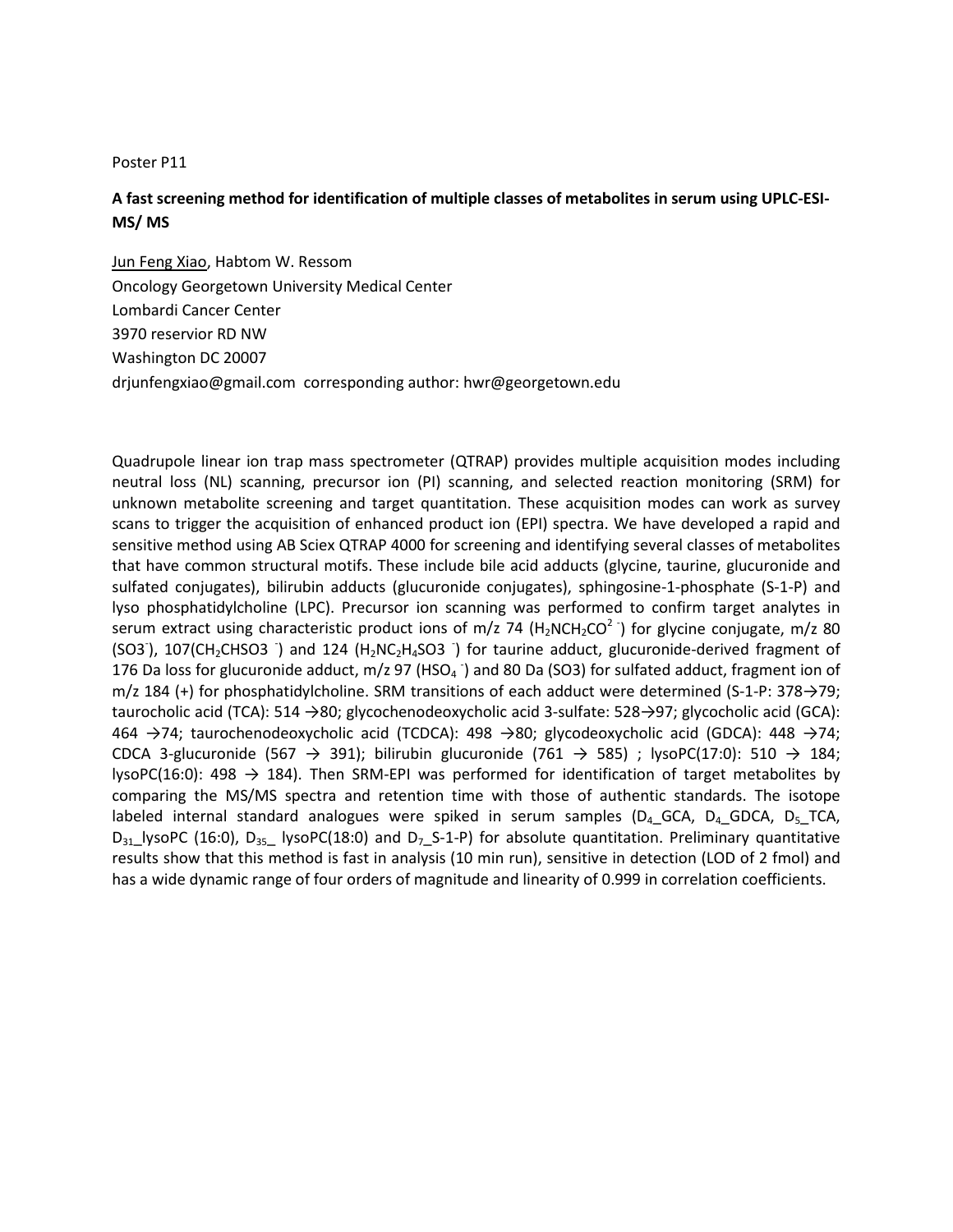# Relative quantitation of N-glycans by labeling the reducing end with H<sub>2</sub><sup>18</sup>O

Shujuan Tao, Ron Orlando Department of Chemistry CCRC, UGA 315 Riverbend Rd. Athens GA 30602 ShujuanTao@GMail.com

Quantitation of glycans through stable isotopic labeling coupled with mass spectrometry analysis is a promising method for the comprehensive study of glycomics. Several isotopic labeling strategies have been developed via permethylation for quantitative analysis. However, with all the benefits of permethylation, a unique issue caused by those strategies is that large errors can be introduced by small variation in labeling efficiency due to the large number of methylation sites. To address the problem, a novel isotopic labeling method is proposed which can incorporate <sup>18</sup>O labeling into the reducing end prior to permethylation. It can be simply realized by using  $H_2^{18}$ O in place of  $H_2^{16}$ O during N-glycan release with PNGase F without altering the general workflow for glycomics.

To investigate the labeling efficiency, labeling stability and linearity dynamic range of this labeling method, several standard glycoproteins were used for the initial studies. The results showed that the labeling efficiency was >95% and that the labeled species did not undergo significant loss of the isotope for 24 hours in the standard laboratory solutions, which would be used for a typical glycomics experiment. For linearity study, serial dilutions were applied, which gave a linear dynamic range that extended over two orders of magnitude with an average RSD below 10%.

Also, in order to demonstrate the applicability of this labeling technique on complex samples, relative quantitation of N-glycans released from human serum were performed. With analyzing the identified 25 N-glycan peaks from the sample, the maximum observed error was 7.5%, and the average error was only 2.7%. Furthermore, the comparison of the  $^{18}$ O labeling approach to other methods showed that this new approach can provide more precise and more accurate results for relative quantitation of Nglycans.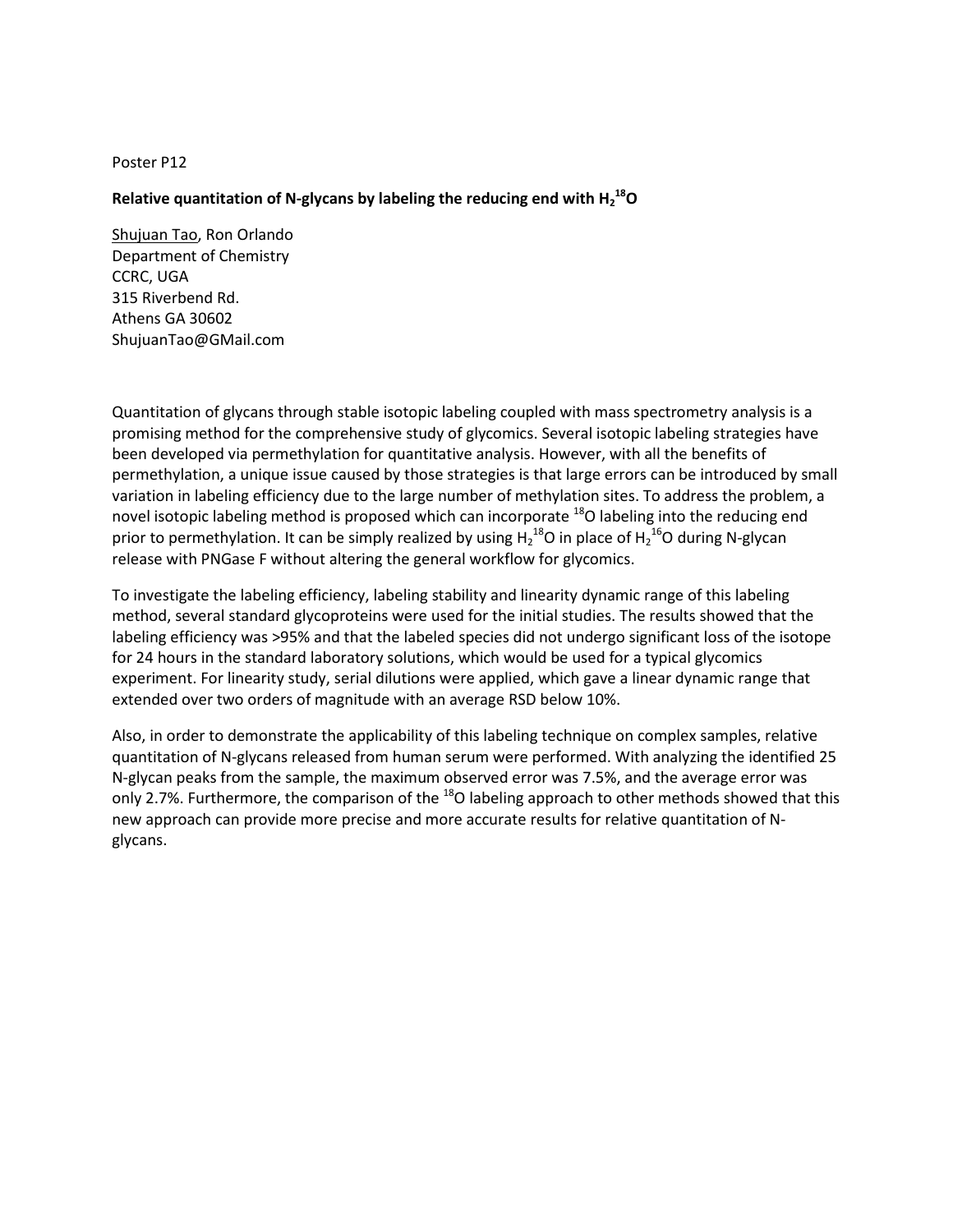## **Peptide Separations Using Size Exclusion Chromatography**

Haiying Chen, Katherine Mclaughlin Marketing Sepax Technologies, Inc. 5 Innovation Way Newark DE 19711 [hchen@sepax-tech.com](mailto:hchen@sepax-tech.com)

Size exclusion chromatography (SEC) has been applied successfully to separate different sizes of proteins under native conditions. Different pore sizes have been developed to accommodate different ranges of molecular weight of biological samples. In order to apply the size exclusion chromatography to peptides under 10,000 Da, a few limitations have to be overcome. Even very small peptides can exist in different conformations and exhibit secondary structures. Therefore, peptides tend to adsorb to column matrices by ionic and hydrophobic interactions. High salt concentrations, denaturing agents, and organic additives will minimize such interactions, thus enabling the separation of peptides according to their molecular weights. Sepax Zenix SEC columns are based on uniform, hydrophilic, and neutral nanometer thick films chemically bonded on high purity and mechanically stabilized silica. Zenix SEC-80 is specifically designed for small protein and peptide separations. Its phase is similar to the other Zenix SEC with the same particle size 3µm, but different pore size at 80 Å. Here we present separation of four peptides bradykinin (1,060 Da), angiotensin I (1,297 Da), glucagon (3,483 Da) and insulin (5,778 Da) under different separation conditions. Separation of *E. coli* tryptic digest on Zenix-80 is also investigated with different mobile phase conditions.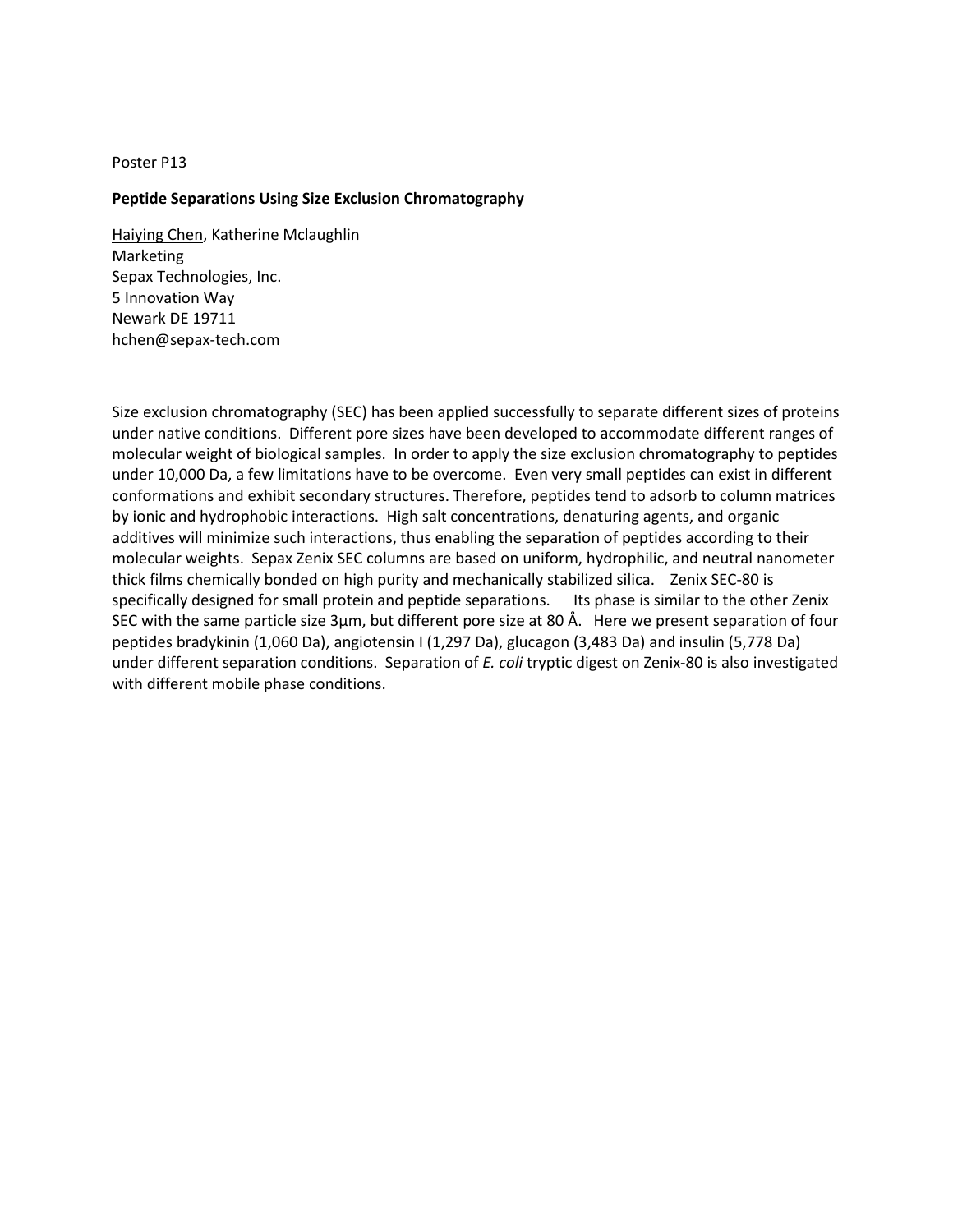## **Direct Protein Analysis Using Size Exclusion Chromatography Zenix-SEC and Mass Spectrometry**

Haiying Chen, Katherine Mclaughlin Marketing Sepax Technologies, Inc. 5 Innovation Way Newark DE 19711 [hchen@sepax-tech.com](mailto:hchen@sepax-tech.com)

Size exclusion chromatography has been widely used in protein analysis. Aggregates, monomers and degradation products can be separated on size exclusion columns based on their molecular weights under native conditions. In general protein native buffer conditions such as salts pH are not mass spectrometry friendly. In this study, we investigated monoclonal antibody subunits with SEC separation coupled with mass spectrometry. An intact monoclonal antibody was reduced to generate heavy and light chain subunits. Then the heavy and light chains were separated on Zenix-SEC, and the mass of each chain was obtained with mass spectrometry under an optimized mobile phase condition. The combination of Zenix-SEC and mass spectrometry achieves the separation of proteins and protein subunits on SEC according to their sizes and the determination of their molecular weight by mass spectrometry.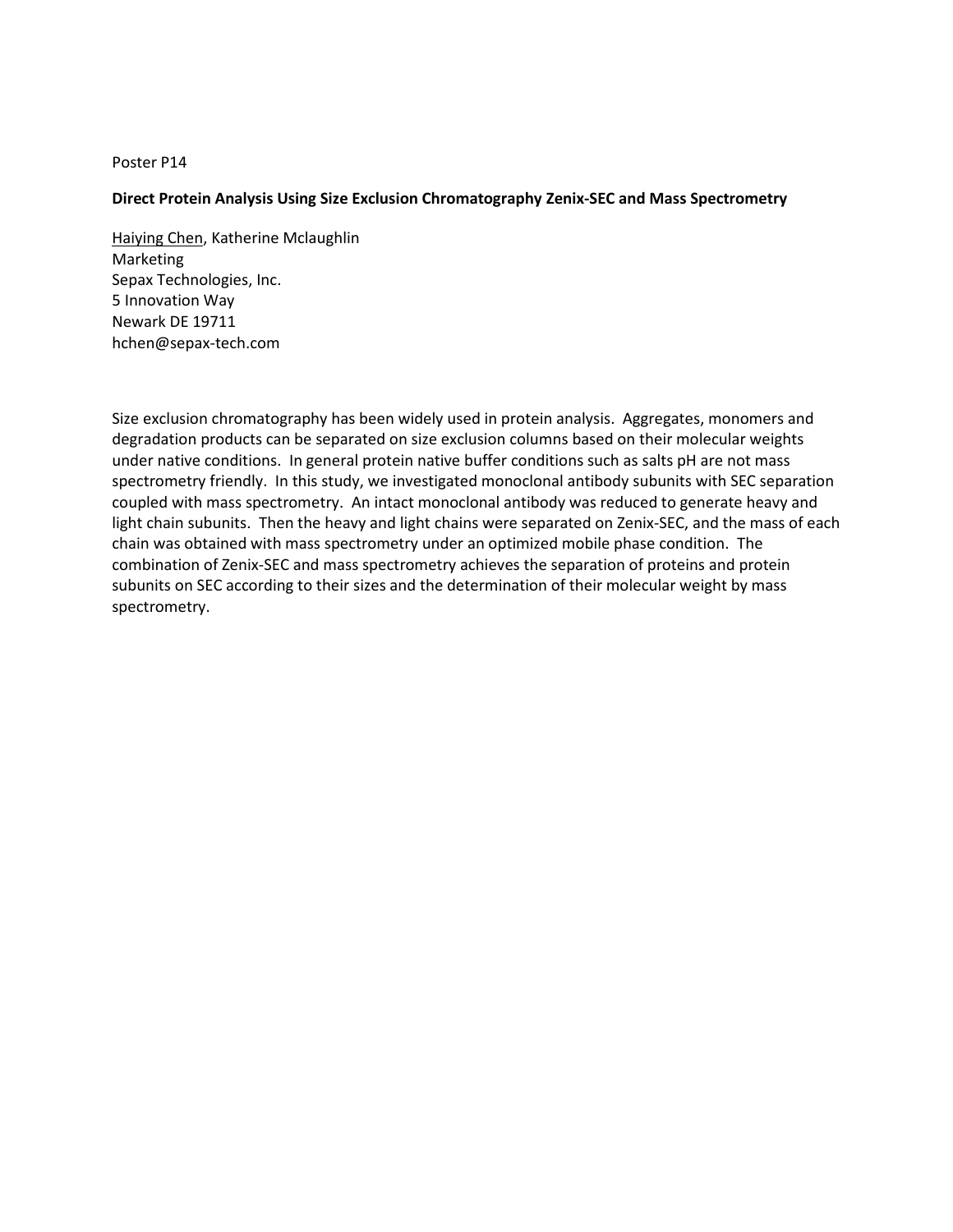#### **Characterization of a Novel High- Capacity Weak Cation Exchange Resin**

Chinlun Huang, R. Christopher Manzari, J. Kevin O'Donnell Technical Service Tosoh Bioscience LLC 3604 Horizon Dr King of Prussia PA 19406 chinlun.huang@tosoh.com

There is an increasing demand for ion exchange resins with increased capacity and improved selectivity. Tosoh Corporation created the Toyopearl GigaCap family of resins to meet this demand. This poster will focus on Toyopearl GigaCap CM-650M as a novel high-capacity weak cation exchange resin for the purification of proteins and other biomolecules.

Toyopearl GigaCap CM-650M utilizes the well-known Toyopearl HW-65 size-exclusion resin as the base bead. The base bead is chemically modified with carboxymethyl groups in the 1000Å pores of the base bead which result in greater than 100 mg/mL dynamic binding capacity for IgG-type molecules. The binding capacity for other proteins is also significantly increased. Toyopearl GigaCap CM-650M is stable at high linear velocities with good pressure flow characteristics. It has a pressure rating of 3bar and is stable in the pH range of 3-13. The higher capacity and stability of Toyopearl GigaCap CM-650M allows for increased throughput in downstream purification steps while still maintaining excellent binding and elution kinetics.

Toyopearl GigaCap CM-650M binds mAbs under a variety of conditions. Even at pH 3.6, Toyopearl GigaCap CM-650M bound a humanized mAb in a buffer containing greater than 300mmol/L NaCl. As part of this study we wanted to further explore the operating range of this resin. Experiments were performed to determine the upper and lower pH boundaries for adsorption, as well as the optimal pH for binding of a specific humanized monoclonal antibody. Using these values, we determined the maximal conductivity for mAb binding. In addition, experiments were performed to determine the impact of increasing protein loads on selectivity.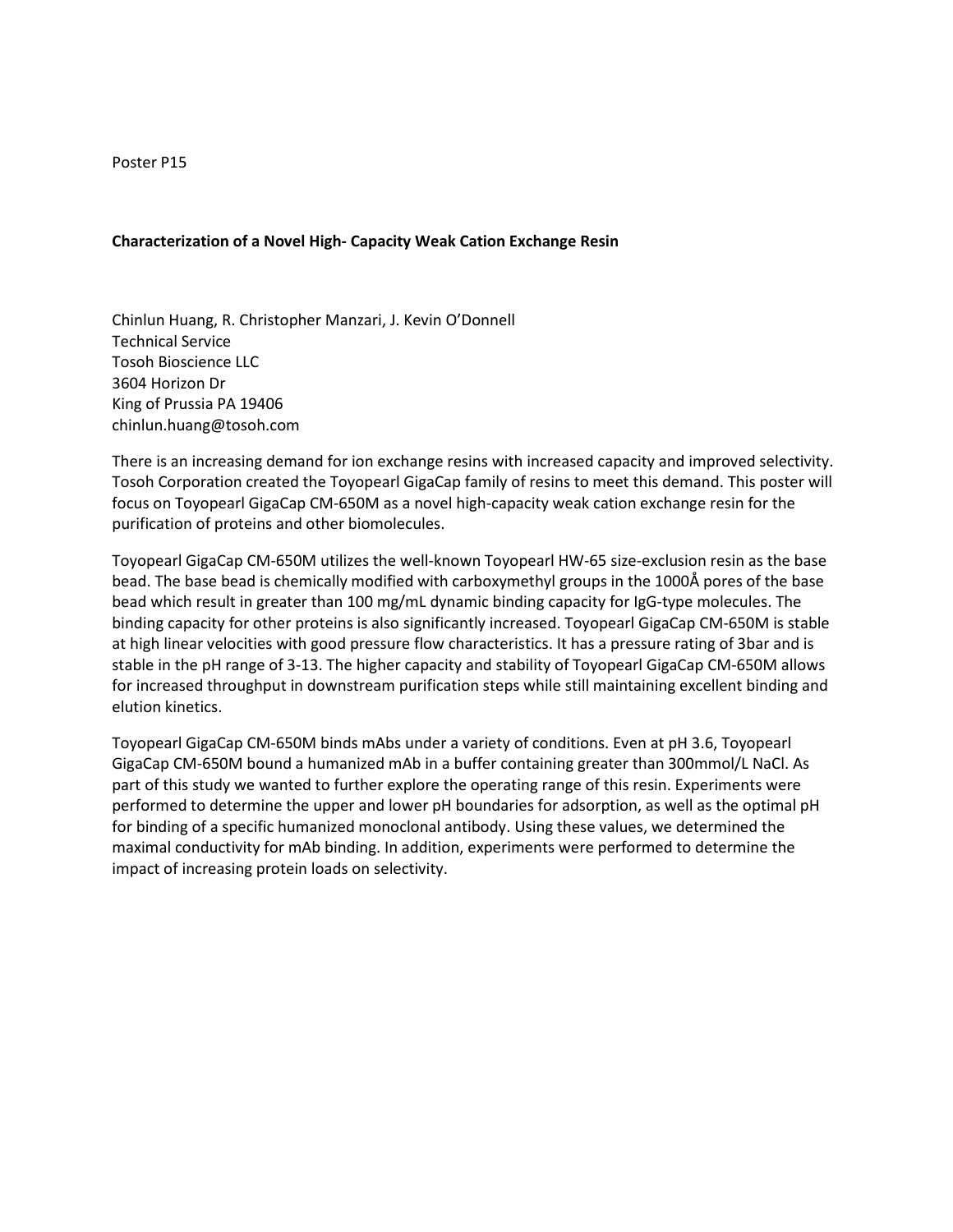# **Characterization of Protein Glycoforms by Hydrophilic Interaction Chromatography, nanoReverse Phase LC-MS/MS and Mass Spectrometry in Patients with Liver Diseases**

Petr Pompach, Zuzana Brnakova, Kevin Chandler, Nathan Edwards, Miloslav Sanda, Radoslav Goldman **Oncology** Georgetown University 3970 Reservoir Rd NW Washington DC 20057 pp282@georgetown.edu

Glycoproteins influence many physiological processes including cell proliferation and differentiation. The severity of congenital disorders of glycosylation (CDGs), which result from mutations of enzymes involved in N-glycosylation, underlie the importance of N-glycosylation in pathophysiological processes. Modern analytical tools allow the study of this common posttranslation modification in increasing detail. In this study we present a workflow for the analysis of glycan microheterogeneity of haptoglobin and hemopexin by using two dimensional chromatography consisting of hydrophilic interaction chromatography and nano reverse phase C18 chromatography couplet to a Q-TOF mass spectrometer. Big separation potential and high sensitivity enable to observe glycopeptide forms that were not described before. In house glycan database search program, GlycoPeptideSearch, was used to match Nglycopeptide MS/MS spectra to peptide-glycan pairs in digests of isolated proteins, with glycans drawn from the GlycomeDB database. In our study we have focused on differences between haptoglobin and hemopexin glycopeptides isolated from sera of patients with HCC and controls with/out chronic liver disease. The results show that site-specific glycosylation of the proteins is altered in association with liver damage and the presence of HCC.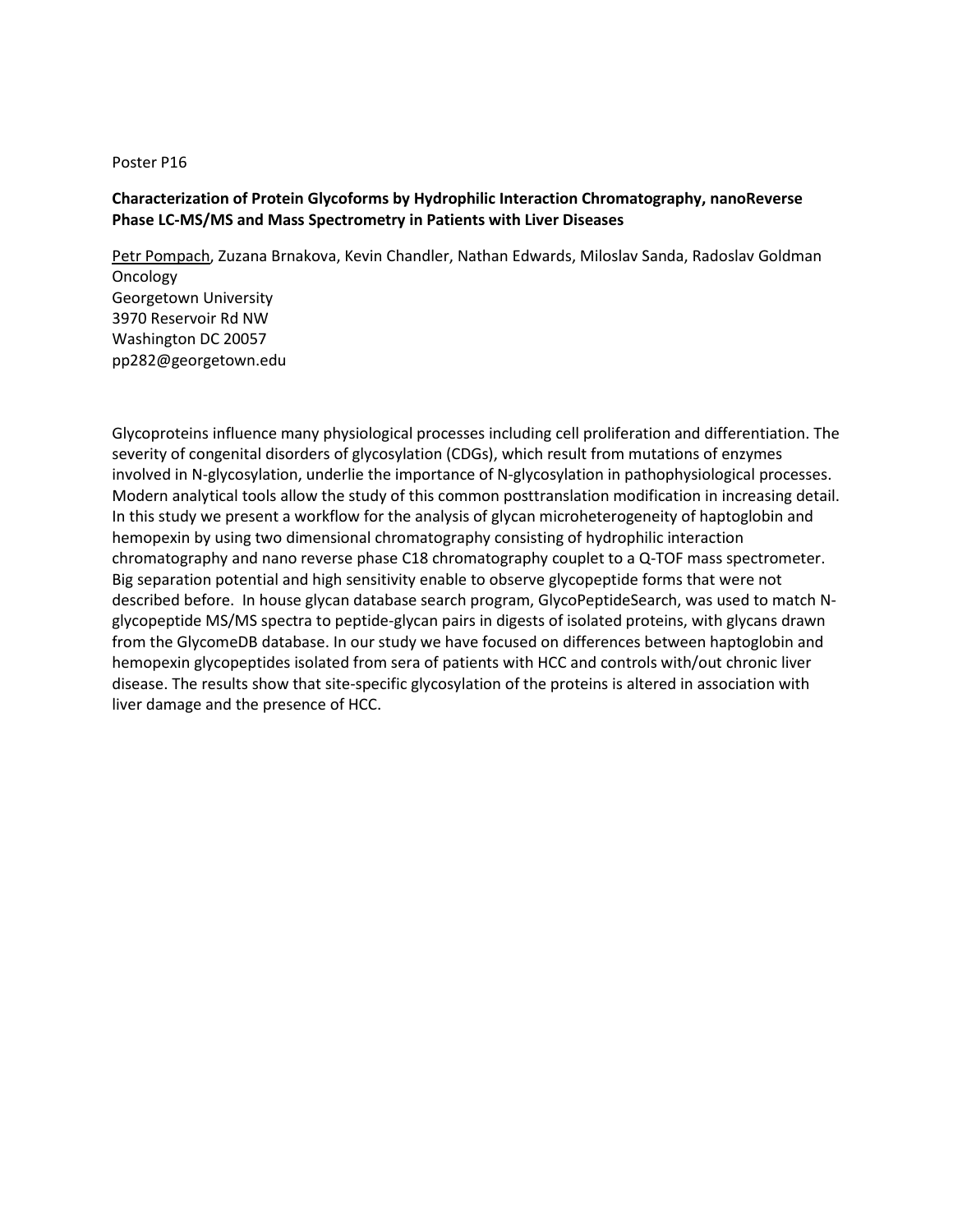# **Twenty five years of the Houghten & DeGraw puzzle: a quantitative description of the interactions of amphipathic helixes with reversed-phase sorbents as a key for correct peptide retention prediction**

Oleg Krokhin, Janice Reimer, Vic Spicer Internal Medicine University of Manitoba 799 JBRC, 715 McDermot Avenue Winnipeg Manitoba R3E 3P4 Canada krokhino@cc.umanitoba.ca

Development of simultaneous multiple-peptide synthesis has provided chromatographers with extensive sets synthetic peptides and real chance to look deeper into peptide retention mechanisms. 25 years ago the study of the RP-HPLC retention of 298 peptide analogues, including 260 peptides representing positional substitution in the 13-mer molecule YPYDVPDYASLRS with all 20 naturally occurring amino acids was published in Journal of Chromatography [1]. This represented a significant breakthrough in the complexity of retention data sets used to develop retention prediction algorithms. In this paper the authors challenged state-of-the-art assumption that peptide retention can be presented as a sum of individual hydrophobicities of constituent amino acids, and suggested that prediction models must be sequence specific. Their results showed that "each position within the peptide would require a different set of retention coefficients to accurately predict peptide retention times". While the reason for such behavior wasn't clear, the authors suggested taking into account the influence of "individual sequence domains" for more accurate retention prediction.

Accelerated developments in proteomics renewed interest in peptide retention prediction, as it can be used as additional constraint in peptide's identification. A number of novel prediction algorithms appeared, each claiming significant improvement over existing models [2-5] and taking into account both peptide composition and sequence. We have investigated the performance of these models on the Houghten & DeGraw collection of peptides as a method for evaluating how far we have progressed in both our fundamental understanding and quantitative description of RP-HPLC separation mechanisms in 25 years.

We re-created the experimental data from the Houghten & DeGraw set by analyzing several peptides corresponding to the YPYDVPDYASLRS substituted analogs, then using these to re-align the retention values of all 260 species from the literature data. Surprisingly, all modern retention prediction models evaluated performed below their claimed prediction accuracies, giving  $0.82$ -0.9  $\mathbb{R}^2$ -values vs. 0.96-0.98 reported for their training datasets. Moreover, a simple additive model exhibits comparable performance. Clearly, the question raised 25 years ago remains unanswered, despite recent significant progress in the field. All predictive models exhibit the largest magnitude sign-correlating deviations from the observed retention times on species where the amino acid substitution occurs within the hydrophobic or hydrophilic faces of the framework peptide. This indicates that a better understanding and quantitative description of the stabilization of amphipathic helical structures upon interaction with the C18 phase is necessary for future progress in this field of chromatographic science.

- 1. R.A. Houghten, S.T. DeGraw, J. Chromatogr. 386 (1987) 223.
- 2. O.V. Krokhin, Anal Chem 78 (2006) 7785.
- 3. K. Petritis, et al., Anal Chem 75 (2003) 1039.
- 4. A.V. Gorshkov, et al., Anal Chem 78 (2006), 7770.
- 5. L. Moruz, et al., J. Proteome Res. 9 (2010) 5209.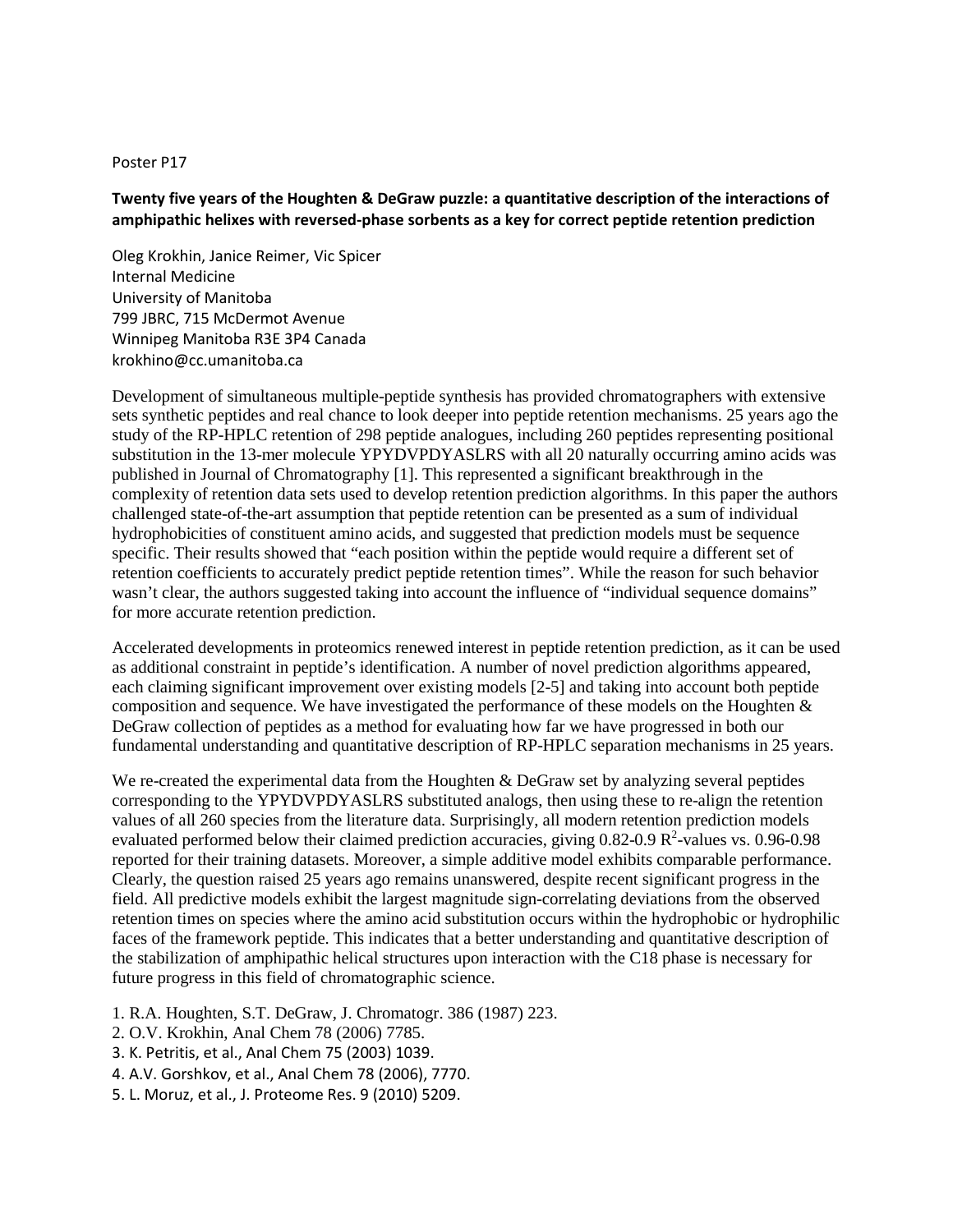## **New High Throughput Polymer-Based Chromatography Media for Process-Scale Protein Separation**

Kazuhiko Tokunaga, Yoshito Fukuda, Noriyuki Yasuda, Ali Ozhan Aytekin, Ryousuke Tsuhara, Katsuaki Takahashi, Tadashi Adachi Separation Materials Laboratory Mitsubishi Chemical Corporation 1000 Kamoshida-cho, Aoba-ku, Yokohama, 227-8502, Japan 227-8502 4407404@cc.m-kagaku.co.jp

New high throughput protein chromatography media have been developed for process-scale separation. The base matrix is highly rigid porous polymethacrylate, which enables higher velocity operation in combination with taller packed bed height. Based on such polymeric chemistry, the dynamic binding capacity (DBC) of the cation-exchange media showed more than 100 g-IgG/L at higher flow rate. The DBC for the *r*Protein-A media also showed a small dependence on the flow rate over the higher velocity.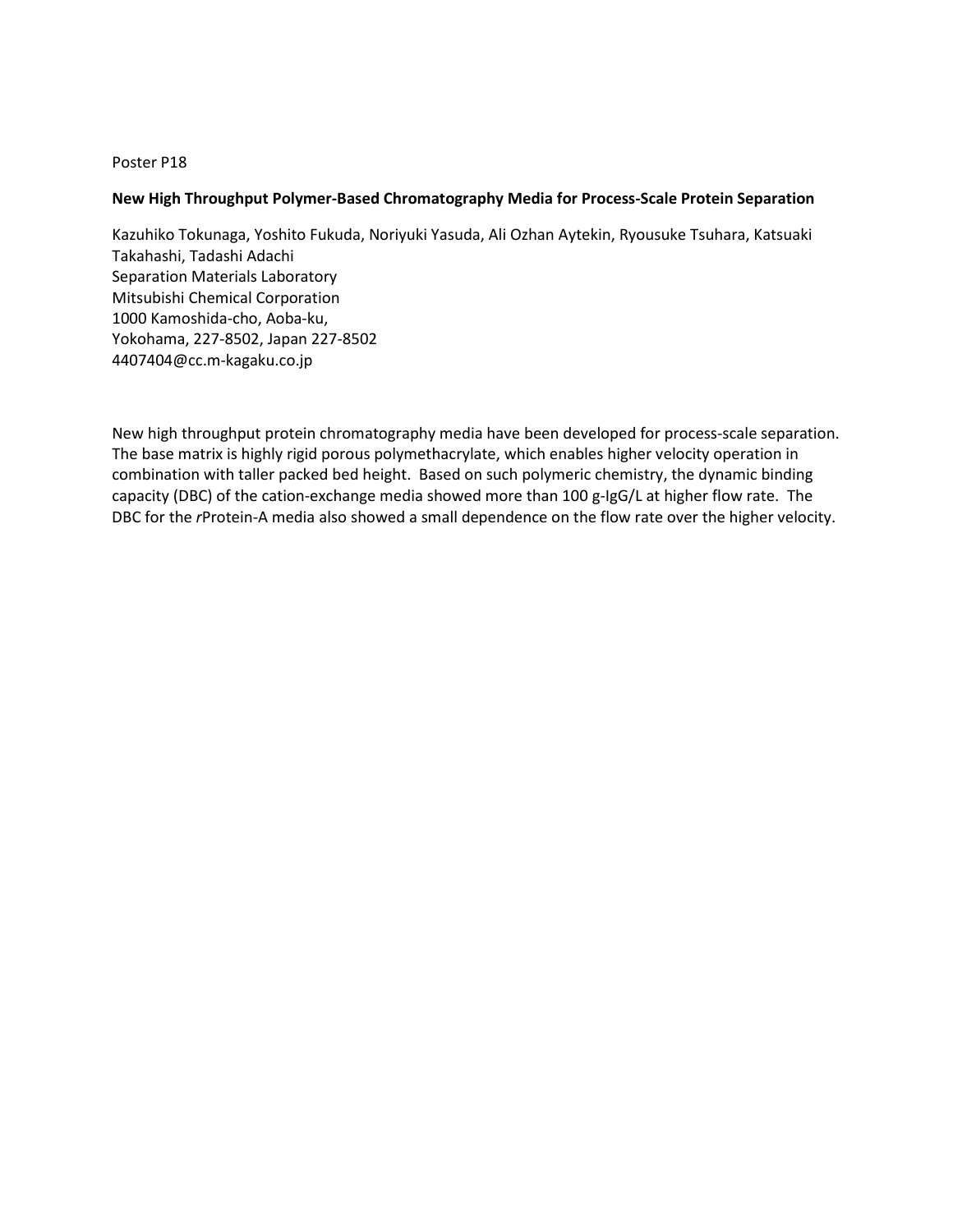# **Quantitative Analysis of Hemagglutinin in Influenza Vaccine Preparations by Reversed-Phase HPLC: Method Optimization, Validation and Comparative Evaluation with in vitro biochemical assays**

Michel Girard, Barry Lorbetskie, Jun Wang, Caroline Gravel, Cynthia Allen, Aline Rinfret, Mike Walsh, Xuguang Li Centre for Vaccine Evaluation Health Canada 251 – Sir Frederick Banting Driveway Ottawa Ontario K1Z 7W8 Canada Michel.Girard@hc-sc.gc.ca

A previously described reversed-phase HPLC (RP-HPLC) method based on fast separations on a nonporous silica stationary phase was optimized and qualified for the quantitative determination of hemagglutinin (HA) in influenza vaccine preparations. Optimization of the gradient elution conditions led to improved separation of the HA1 subunit from other vaccine constituents. The sensitivity of the method was significantly increased by using native fluorescence detection, resulting in an approximately 10-fold increase as compared to UV-VIS detection. The method was qualified for linearity, range, limit of detection, limit of quantitation and precision. Overall, it was found to be linear over the range of 2.5 to 100 µg HA / mL for all subtypes examined. This range covered 50 -150% of the concentration found for individual strains in seasonal influenza vaccines and in the pandemic H1N1 vaccine. The limit of detection and limit of quantitation for each subtype were found to be suitable for the method's intended purpose and compared well to values found by the single radial immunodiffusion (SRID).

Triton X was found in some preparations and interfered with the quantification of the HA1 subunits. In such cases modifications to the gradient elution enabled the complete separation of the Triton peak.

The RP-HPLC results were compared to amounts detected by Western blot analysis using a hemagglutinin universal antibody for a set of 15 monovalent A/California H1N1 preparations and showed good correlation. Similarly, the quantitative nature of the RP-HPLC method was assessed in relation to the SRID assay currently used for the determination of the HA content in bulk antigen and final vaccine preparations. Thus, for a series of 23 monovalent A/Brisbane/59/2007 H1N1 bulks, ranging between 12.7 and 15.9 μg HA/mL by SRID, the RP-HPLC values were found to be in very good agreement, ranging between 11.9 and 14.1 μg HA/mL (n=5) for five determinations carried out on 5 different days.

During the 2009-2010 H1N1 influenza pandemic the quantitative RP-HPLC method was used alongside several other test methods for the analysis of pandemic H1N1 vaccine preparations that included bulk antigen and final vaccines. The HA content of vaccines formulated at 15 or 30 μg/mL was measured by RP-HPLC and SRID and results showed that the HA content determined by RP-HPLC correlated well to that determined by SRID and observed by Western blot. Overall, the results provided further evidence of the usefulness of RP-HPLC for the detection and quantitation of the HA content in monovalent vaccine bulks once a reference standard has been established.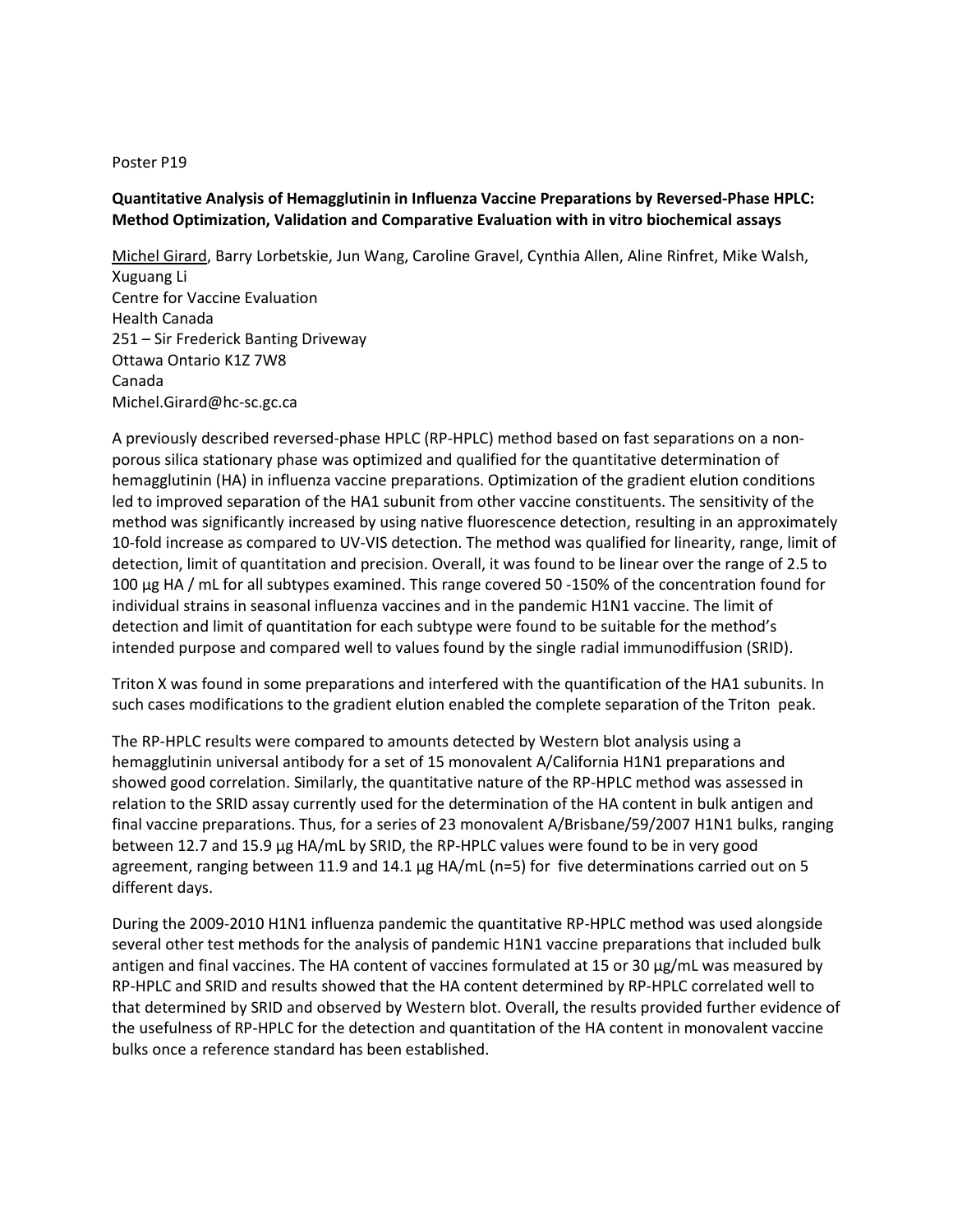# **Evaluation of Ultra Performance Size Exclusion Chromatography for the Analysis of Proteins and Higher Order Aggregates**

Paula Hong, Tom Wheat, Kenneth Fountain Chemistry Applications Waters Corp 34 Maple Street Milford MA 01757 paula\_hong@waters.com

Complete characterization and analysis of biopharmaceuticals includes size exclusion chromatography (SEC) to measure protein aggregates and other size variants. Current size-based HPLC separations (HP-SEC) have traditionally been under low pressure conditions with silica-based material. These methods can be unreliable due to changes in retention time, peak shape, resolution as well as irreproducibility between columns. New advances in both packing materials and instrumentation have allowed for improvements in these isocratic separations, including improved resolution, higher throughput and sensitivity.

In this presentation, we will discuss the factors that can influence quantitation of biomolecules on size exclusion packing materials. The effect of pore size and particle size will be demonstrated for the analysis of aggregates and lower molecular weight species. Other variables such as mobile phase composition and formulation excipients will also be evaluated. Evaluation criteria will include resolution and protein purity. Due to the increasing growth in the production of biopharmaceuticals, these studies will help establish guidelines for reliable assessment of protein purity.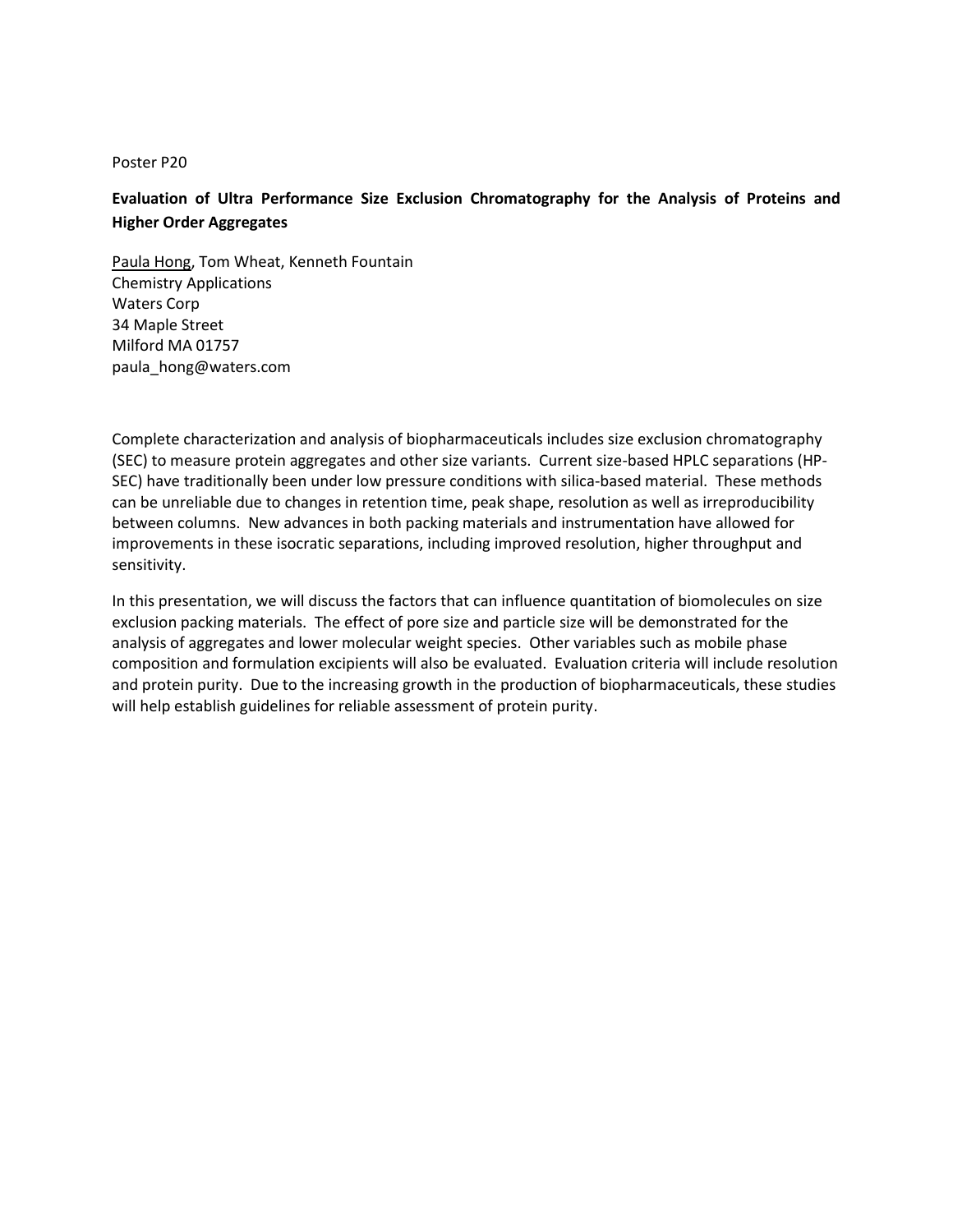#### **Spiral Countercurrent Chromatography for Bio-molecules**

Martha Knight CC Biotech LLC 9700 Great Seneca Highway Rockville, MD 20850 marthaknight@ccbiotech.us

The liquid-liquid partitioning process for separation of molecules has been embodied in many instruments over the years. The instruments and apparatus include countercurrent distribution, droplet countercurrent chromatography and more recent ones, such as centrifugal partition chromatographs and the multi-layer coils in the planetary centrifuges. These are all methods of countercurrent chromatography (CCC). In CCC carried out in the open flow-tubing coils rotated in planetary centrifuges, there is a new design where spirals of tubing are more spread out. Recently, Yoichiro Ito, at the National Institutes of Health, invented a spiral plate assembly with widely spaced flow channels that could hold more viscous solvent systems which are optimal for peptides. This was the first rotor for spiral CCC. Now the spiral flow has been made possible in continuous tubing held in a frame. The wide spacing between the tubing significantly increases the stationary phase retention. Now all types of two-phase solvent systems can be used for chromatography. A spiral tubing support (STS) frame with circular channels was constructed by laser sintering technology into which FEP tubing was placed in 4 spiral loops per layer from the bottom to the top and a cover affixed allowing the tubing to connect to flow-tubing of the planetary centrifuge. The total volume of the coil is 135 ml. The instrumentation will be shown.

 Applications of this new separation rotor were developed. Synthetic peptides including a very hydrophobic peptide were purified to a very high purity level in a sec-butanol solvent system in preparative purification experiments. Samples of up to 100 mg were loaded in these experiments. In the STS rotor, high stationary phase retention was possible with the aqueous sec-butanol solvent system at a normal flow rate. Two-phase solvent systems with this alcohol are not well retained in multi-layer coils available in instruments of other manufacturers. Finally, the two-phase aqueous polyethylene glycol-potassium phosphate solvent system was applied successfully to separate a protein from a lysate of an *E. coli* expression system. These experiments demonstrate the versatility of spiral CCC to purify bio-molecules.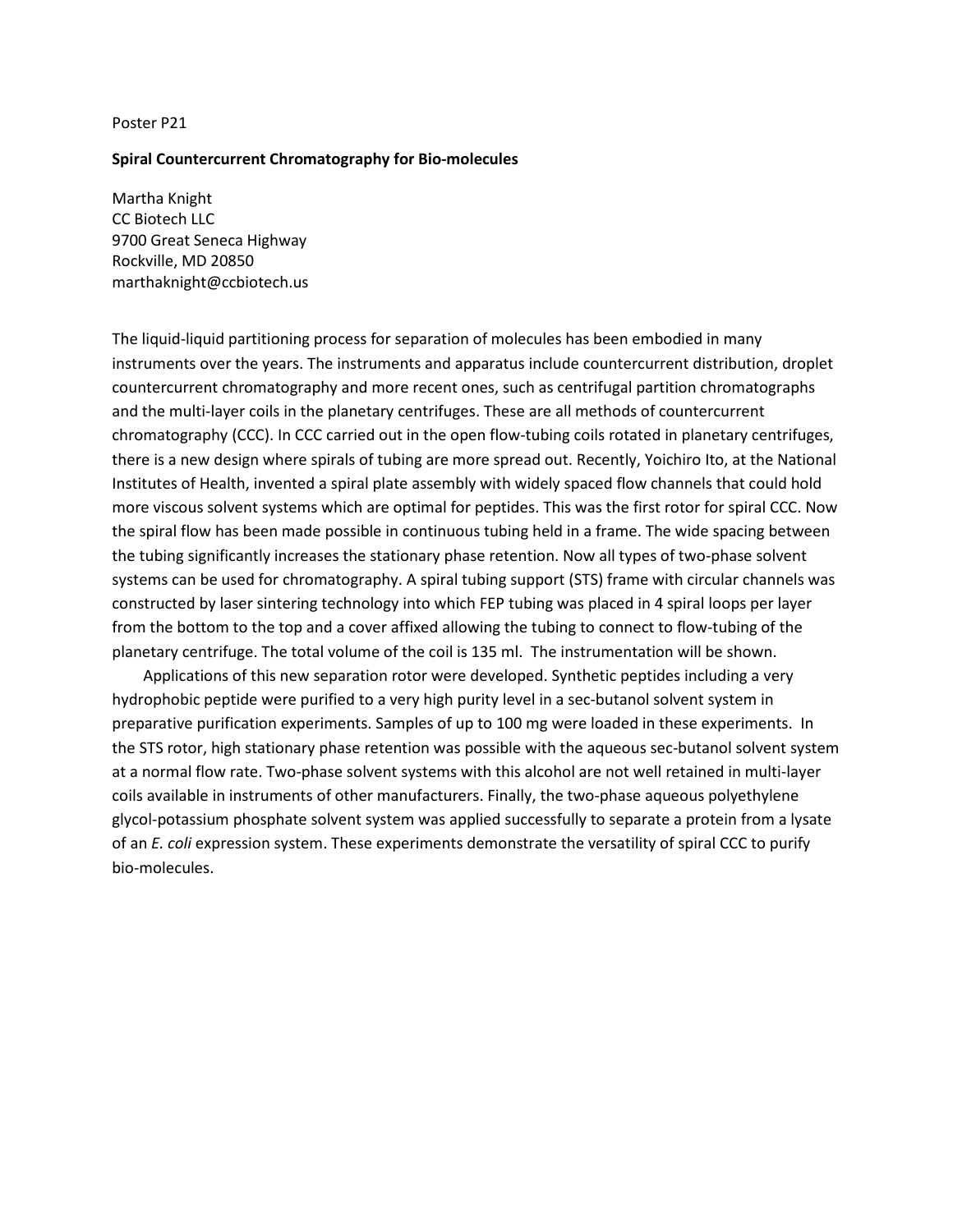## **Antibody Purification Via Affinity Chromatography That Utilizes the Nucleotide Binding Site**

Nathan Alves, Michael W. Handlogten, Jonathan D. Ashley, Samuel Stimple, Tanyel Kiziltepe, Başar Bilgiçer, Department of Chemical and Biomolecular Engineering Notre Dame University, South Bend, IN 46556

nalves@nd.edu

Described here is a novel method of small molecule affinity chromatography for purifying antibodies through a highly conserved domain in the antibody Fab fragment. Based on antibody crystal structure overlays and taking into account antibody symmetry there are at least two conserved nucleotide binding sites per antibody. An in silico screening of small molecules was carried out to select for a nucleotide analog with relatively high affinity for the nucleotide binding sites, monovalent  $K_d = 1-10 \mu M$  based on various IgG and IgE antibodies tested. These sites allow for a selective multivalent interaction with the surface immobilized nucleotide analog to purify antibodies from complex protein mixtures such as ascites fluid and cell lysate. Antibody capture was accomplished by injection of samples while running equilibration buffer (50 mM sodium phosphate pH 7.0) and elution of the antibody was achieved by running a gradient of mild elution buffer (2M NaCl in 50 mM phosphate pH 7.0). The column exhibited a capture efficiency of >96%, with an antibody purity of >93% using Rituximab as a proof of concept pharmaceutical antibody. This small molecule affinity purification method is further tested varying: injection concentrations, volumes, wash/bind times, elution gradients, antibody/protein-contaminant combinations, and varying injection buffers. The benefits can be listed as i) reduced column cost, ii) increased column capacity, iii) increased life-time for the column due to more durable materials, iv) resin and capture molecule stable to harsh regeneration steps to provide for a more pure product, and v) purified antibody retains its bivalently active state. This new small molecule affinity purification method moves to eliminate the need for immobilized protein based purification techniques that incorporate Protein A or Protein G affinity columns.